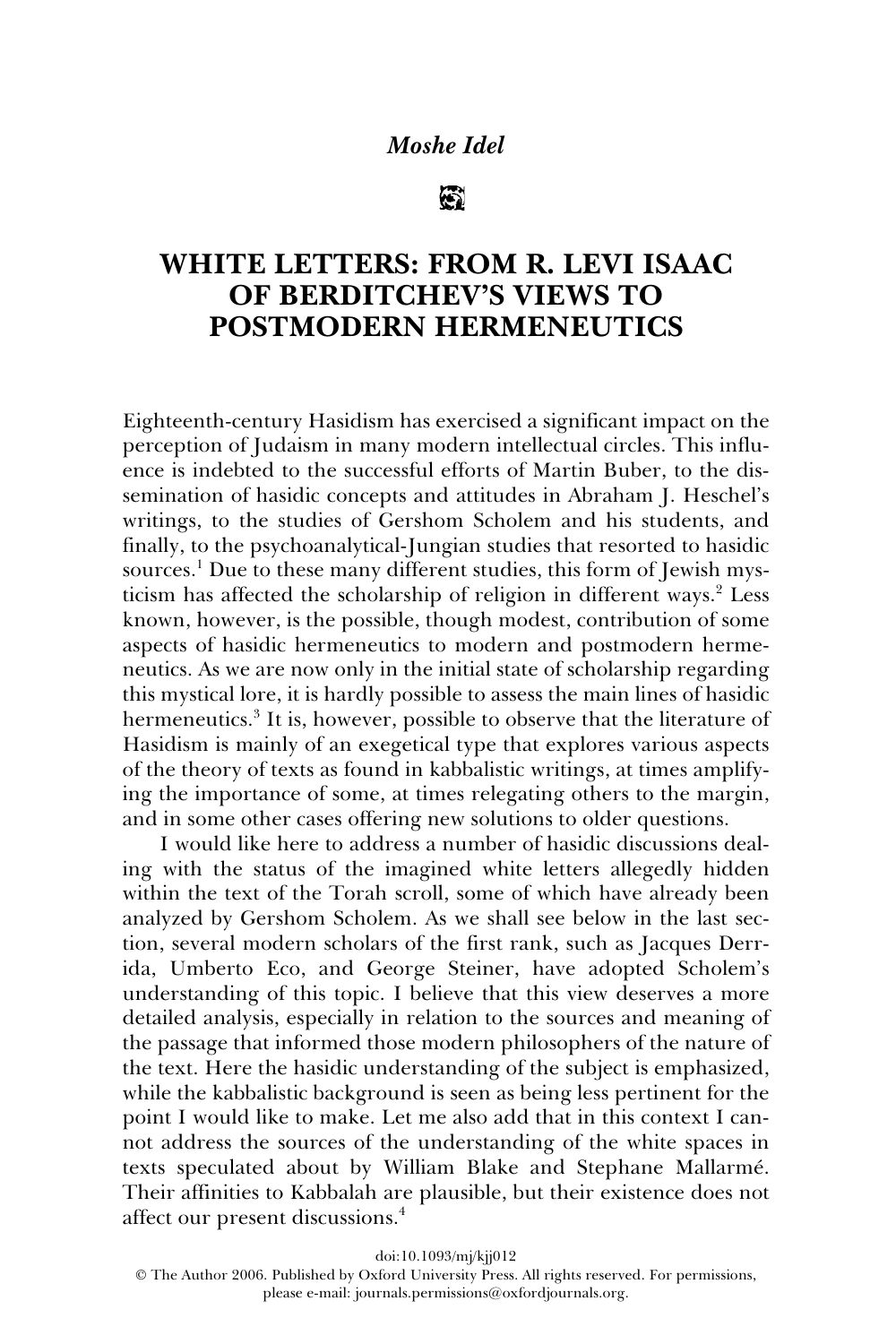Hasidic masters were attracted by the nonsemantic aspects of the Bible, especially its oral performance as part of the Torah study.<sup>5</sup> Unlike the deep concern of kabbalists with the visual aspects of the letters and with the special structure of the scroll of the Torah as a whole, hasidic masters cultivated a strong interest in the sonorous aspects of the canonical texts: the ritual of Torah reading, prayer, and the study of the Torah, which in many cases means the study of rabbinic material as well.<sup>6</sup> Let me build on this observation by recalling a comment made by the son of one of the earliest followers of the Besht himself, R. Mordekhai of Chernobyl. Following some earlier teachings in which the Torah letters were described as containers of the divine light, he argued that they are, in fact, "palaces for the revelation of the light of *'Ein Sof*, blessed be He and blessed His Name, that is clothed within them. When someone studies the Torah and prays, then they [!] take them out of the secret places and their light is revealed here below. . . . By the cleaving of man to the letters of the Torah and [the letters of] the prayer, he draws down onto himself the revelation of the light of *'Ein Sof*."7

The light of the Infinite is an energetic entity, which can be caused to descend and impact positively on the mystic. Penetrating to the core of the letters by the act of cleaving amounts to leaving behind the mental cargo of the word to which that letter belongs and the achievement of an encounter with the divine force imminent within it. Quite emblematic is the mention of prayer and study of the Torah together as producing the same result. This means that what is crucial is not so much the semantic content of the texts to which one is linked but, rather, unknown ciphers that organize the texts, whose efficacy is a matter of belief. The immersion of the student of the Torah or of the person who prays in the text as composed not of words but of discreet letters that should be contemplated separately enables a form of approach that is less dependent upon the original content of the canonical texts and more directly guided by the spiritual propensities of the mystic.

Concern with the visual aspects of the text is usually of secondary importance in Hasidism. It is, however, to be noted that in some kabbalistic sources, and a few hasidic ones, the view is set forth that there is a religious significance not only to the black signs in the text that constitute the Hebrew letters but also to the white space that encompasses them.<sup>8</sup> Indeed, Gershom Scholem has already analyzed one of the relatively rare hasidic discussions dealing with the white "letters." The specific text in question deals with an apotheosis of the white aspects of the Torah found in a tradition connected to the famous late-eighteenth and early-nineteenth-century hasidic master R. Levi Isaac of Berditchev.<sup>9</sup> In the following paragraphs I would like to analyze this same hasidic text in some detail for two reasons. First, this hasidic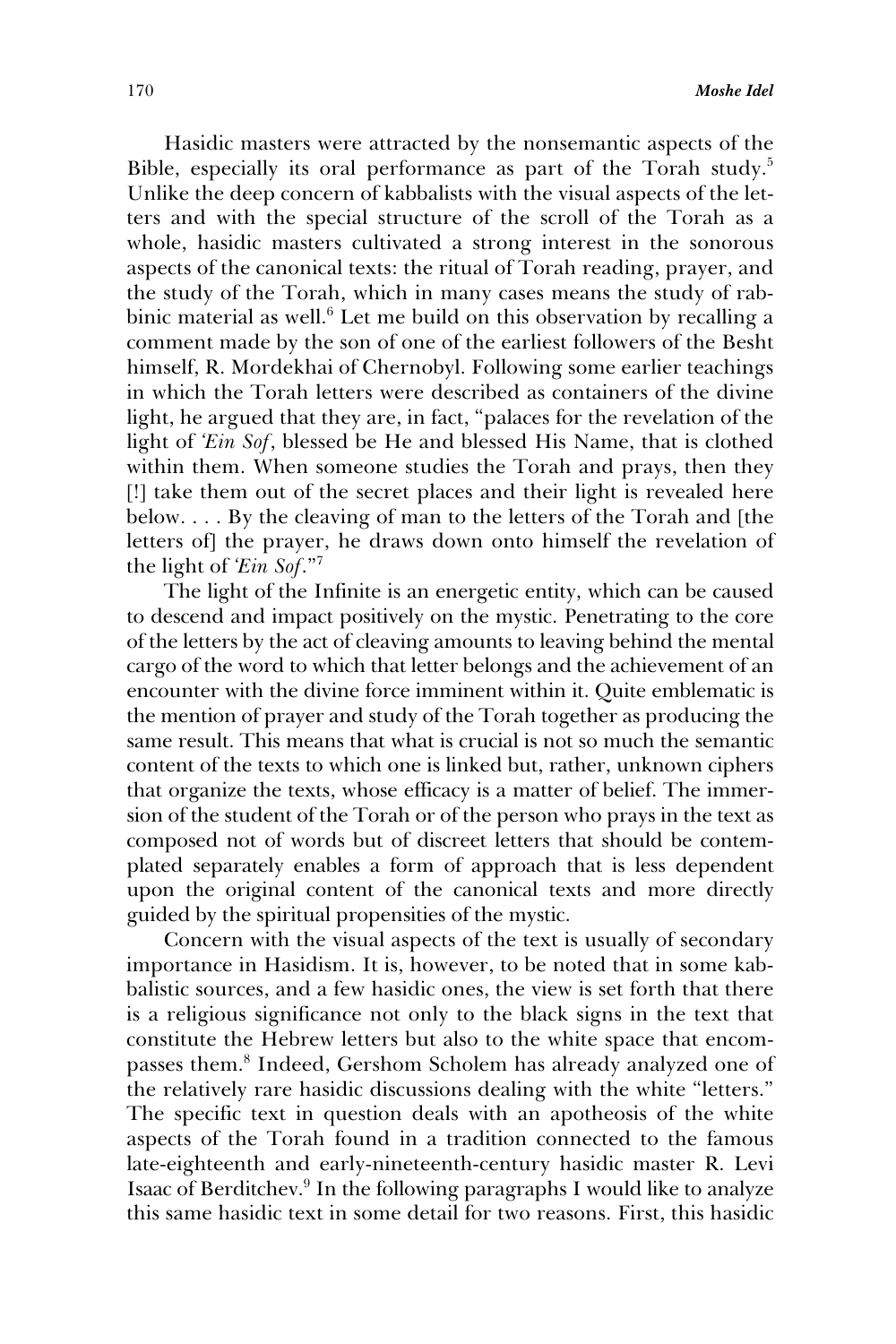master appears to have paid more attention to this topic than any prior Jewish sage. Second, his view has been misinterpreted so as to suggest that his meaning was intended to be innovative rather than conservative and preservative. In effect, R. Levi Isaac, an icon of orthodoxy, was, in the second half of the twentieth century, transformed into a potential heretic by a hint in Scholem's interpretation and then into an actual heretic by some of Scholem's readers.

## HASIDISM AND THE "NEW TORAH"

Let me begin my detailed discussion by introducing the passage from R. Levi Isaac that serves as the basis for the radical understanding that has been advanced. It deals with the interpretation of the verse found in Isaiah 51:4, "A Torah will go forth from me," which has been understood to refer to a "new Torah," a view already attested in earlier Jewish sources.10 In a compendium of hasidic teachings compiled by one of his students, R. Levi Isaac is reported to have interpreted this phrase as follows:

We can see by the eye of our intellect why in the Torah [scroll] handed down to us one letter should not touch the other. The fact is that also the whiteness constitutes letters but we do not know how to read them as [we know] the blackness of the letters. But in the future God, blessed be He, will reveal to us even the whiteness of the Torah. Namely we will [then] understand the white letter in our Torah, and this is the meaning of "A new Torah will go forth from me" that it stands for the whiteness of the Torah, that all the sons of Israel will understand also the letters that are white in our Torah, which was delivered to Moses. But nowadays, the letters of whiteness are concealed from us. But in the song of the Sea, when it has been said "This is my Lord, I shall praise Him" [Ex. 15:2] It is written in [the writings of] Isaac Luria that "their soul had fled when they heard the song of the angels" and God had opened their ear to hear etc., and this is the reason why the maidservant had seen on the sea [more than Ezekiel has seen]—the whiteness of the letters, she saw what has not been seen etc., because the matter has been concealed until the advent of the Messiah.<sup>11</sup>

Gershom Scholem, in his reading of this passage, emphasizes the novelty of the Torah that will be revealed in the messianic future. He understood this material as being part of a larger series of kabbalistic discussions, indeed, of an entire tradition that deals with future revelations of yet-unknown parts of the Torah.<sup>12</sup> Relating this passage to a view found in the Talmud about the existence of seven books of the Pentateuch, and more substantially with the stand of *Sefer ha-Temunah*, which claims that one of the books of the Torah was lost, the above passage was interpreted by Scholem as dealing with the revelation of another religious document—or at least a part of it—now hidden.<sup>13</sup>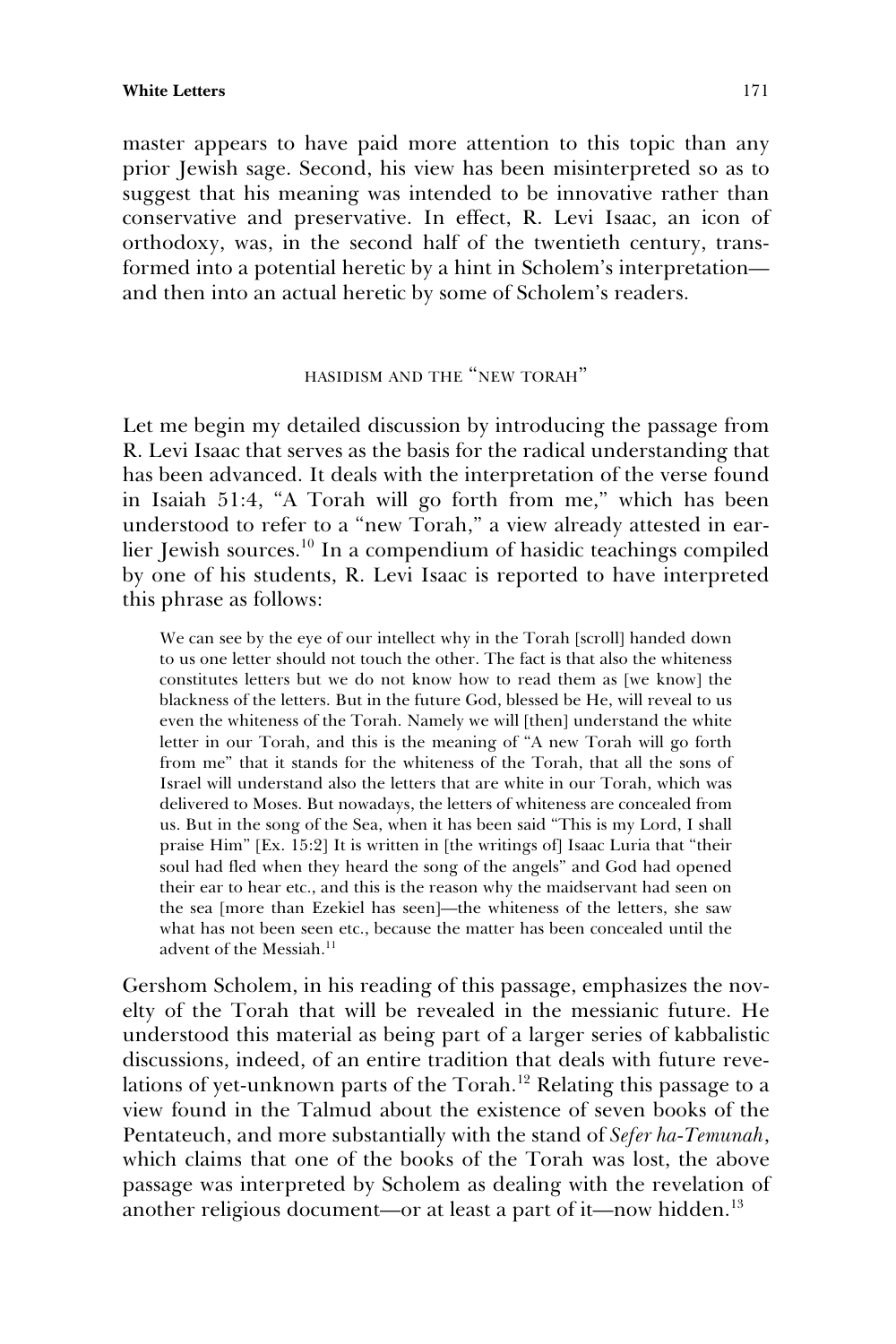This reading, which inserts the hasidic passage under review within a longer and much earlier tradition with some antinomian features, is characteristic of Scholem's more general propensity to antinomianism in his phenomenology of Jewish mysticism, and this tendency has remained part and parcel of the phenomenology of many of Scholem's students and those influenced by him.<sup>14</sup> To use David Biale's terminology, this tendency is part of Scholem's "counterhistory." In his historiography Scholem pays special attention to antinomian trends whose impact has at times been exaggerated, as is the case in the analysis of R. Levi Isaac's teaching here under consideration. The antinomian understanding is implicit especially in what I would call Scholem's emphasis upon the apocalyptic elements in messianism, which assume radical changes as characteristic of the end time.

Now there is no doubt that references to such radical changes are indeed found in some Jewish mystical traditions, including *Sefer ha-Temunah*. And there is also no question that R. Levi Isaac of Berditchev, in his well-known book *Kedushat ha-Levi*, mentions the *Sefer ha-Temunah* explicitly in the context of the shape of the letters.<sup>15</sup> However, it remains to be proven whether R. Levi Isaac, a pillar of traditionalism in hasidic circles, subscribed to the radical view of the earlier kabbalistic book, as Scholem suggests, because one must ask whether this Sage would knowingly present views that might weaken, or even undermine, the status of the existing canonical text. This question is so important for the phenomenology of Hasidism that I would say that a more detailed investigation into the possible sources of this hasidic master's thought, and into views adduced in his name by his entourage, is at this juncture an imperative. After all, there is a sharp disparity between the historical role played by R. Levi Isaac in the history of Hasidism and the scholarly attribution to him of an antinomian position—or even of an atheistic one, as we shall see below.

This apparent discrepancy, however, can be explained in a much less revolutionary, or subversive, manner than Scholem's analysis proposes. In my opinion, the core of R. Levi Isaac's understanding of the change in the Torah is related to the vision of God as emanating a new Torah from Himself, *me-'itti*, and since this new Torah is the revelation of the meaning of the white letters, it is, in fact, not a disclosure of a new document but, rather, the awareness that the divine essence is the real substratum of the holy text that constitutes the white letters. Such an understanding is less attractive to a modern reader than the subversive reading, but at least it is corroborated by several other pertinent discussions: one stemming from R. Levi Isaac's main teacher, another from R. Levi Isaac himself, and last but not least, those from discussions in his name cited in the work of his disciple R. Aharon of Zhitomir.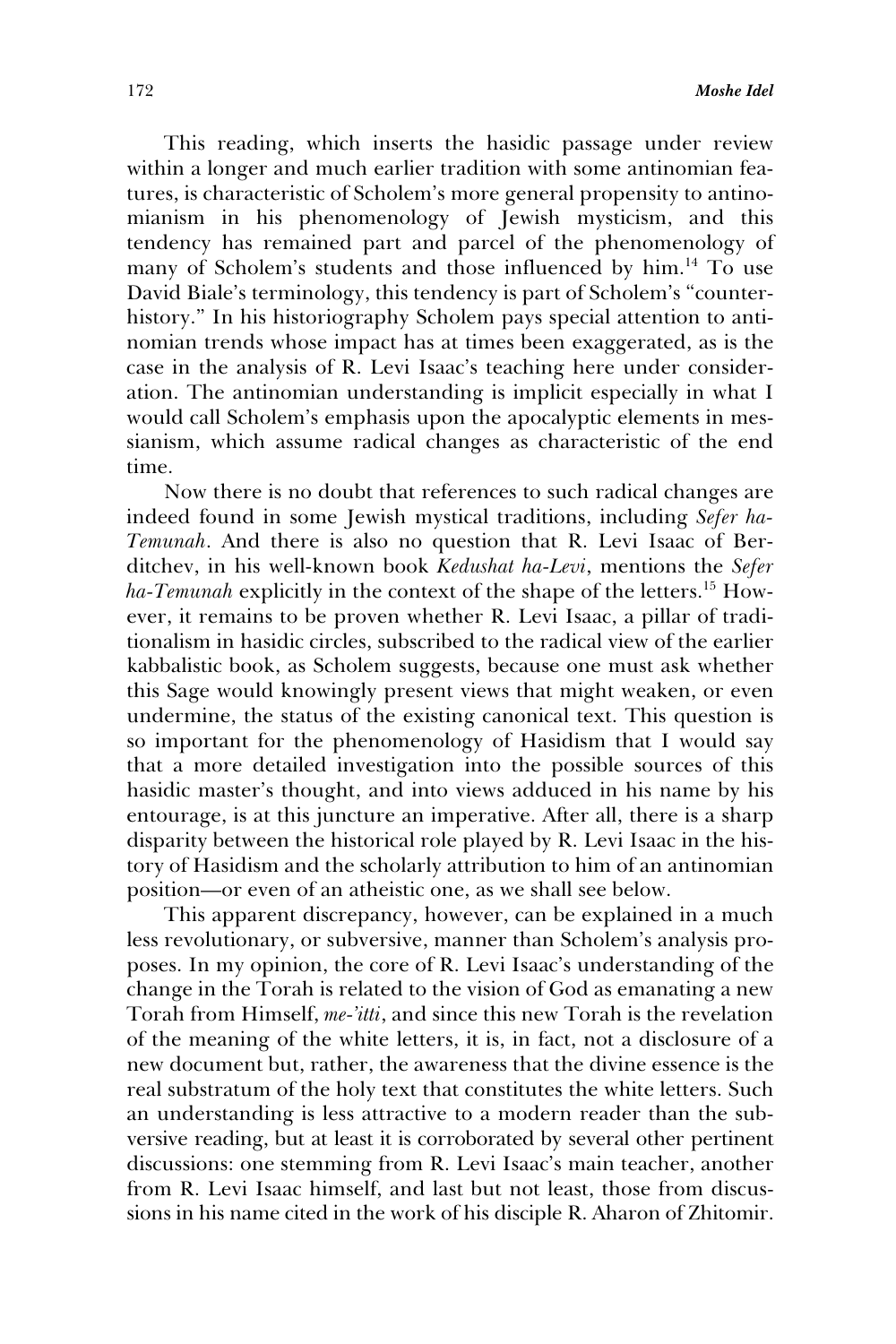Let me, therefore, attempt to elucidate the meaning of the passage here in question by resorting to several texts that deal with this topic and which should inform any serious analysis of R. Levi Isaac's views.

An important source, which must certainly have been known to this hasidic master, is found in the teachings of R. Dov Baer of Mezeritch, who is known as the Great Maggid and who was the chief master of R. Levi Isaac. R. Dov Baer interpreted the verse from Isaiah 51:4 as follows: "Behold that the Torah in its entirety is collected from [the deeds of] righteous men, from Adam, and the forefathers, and Moses, who caused the dwelling of the *Shekhinah* on their deeds, and this is the complete Torah. However, the luminosity of the essence [*behirut `atzmiyyut*] has not been revealed yet, until the Messiah will come and they will understand the luminosity of His essence [*behirut `atzmiyyut*]. And this is the new Torah that goes forth from me, whose meaning is 'From My essence' [*Me-`atzmiyuti*]."16 The Great Maggid argues that the revealed Torah deals with human deeds and their interaction with the divine. The forefathers, through their actions, were able to cause the divine presence to descend to this world here below. However, the divine essence in itself is not expounded in the Torah that counts their deeds, perfect as it is. Thus, according to this passage, the luminosity of God, the new Torah, and the divine essence are explicitly related to each other. That is to say, it is not a new text that is now revealed but, rather, the depths of the canonical document already in the possession of the Jews are now exposed. Indeed, the view that the white letters are the esoteric aspect of the revealed Torah, which consists of the black letters, is found in many earlier sources, one of which is the influential book by R. Isaiah Horowitz, *The Two Tables of the Covenant*. 17

Moreover, according to a tradition found in a book by a student of one of the main disciples of the Great Maggid, R. Shneur Zalman of Liady's follower R. Aharon ha-Levi of Staroselye, the "new Torah" that was not revealed at the time of creation is revealed by the performance of the commandments and the study of the Torah in this world. These actions cause the revelation of the secrets of the acts of generation.18 This doctrine, then, turns out to be quite traditional and is, in principle, in agreement with the Great Maggid's teaching. Thus, in the school of the Great Maggid nothing antinomian is found. This may also be the correct interpretation in the case of the teachings of another disciple, the above-mentioned R. Levi Isaac. Or to formulate the above proposal in a different way, in the above passage the understanding of the white letters does not involve an apocalyptic, metastasic transformation but, in fact, a much more subtle and continuous transformation, one that is connected not to objective history but to a psychological transformation of the elite reader who is able to anticipate now what others will achieve only in the messianic future.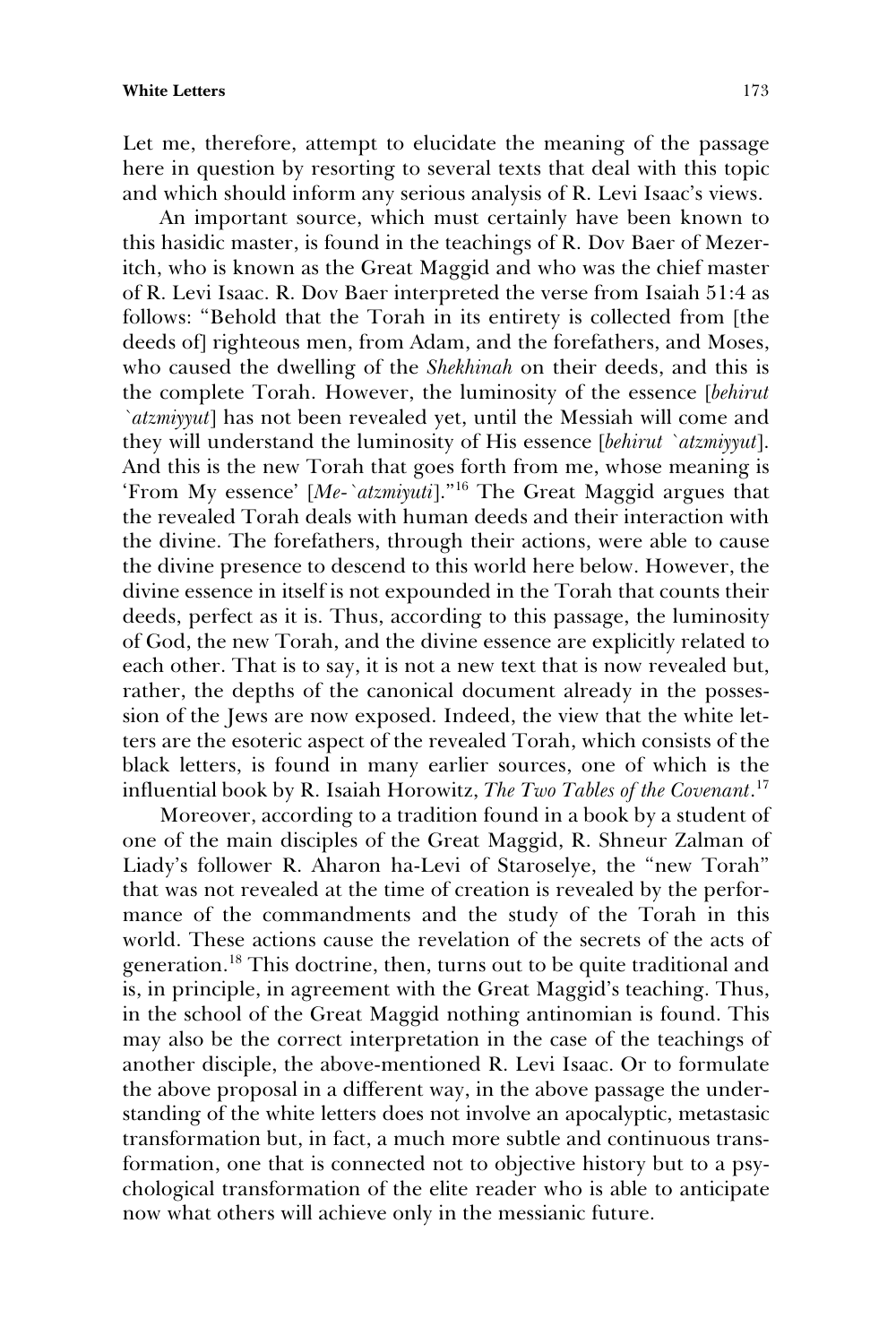In his own work, R. Levi Isaac of Berditchev also comments upon the Isaiah verse in the context of the apprehension of God and the Torah without, however, mentioning any white letters.<sup>19</sup> Elsewhere, though, he writes as follows:

It is known that the letters of the Torah have the aspect of inner lights which are revealed according to the order of the emanation of the worlds. And the boundary of the white that encompasses the letters possesses the aspect of the encompassing lights, which are not revealed but are found in a hiddeness, in the aspect of the encompassing light. From this we may understand that the white boundaries also possess the aspect of letters but they are hidden letters, higher than the revealed letters . . . because the aspect of the whiteness which is [identical with] the hidden letters is derived from the revelation of the aspect of the revealed letters and that is the meaning of what has been written "The maidservant had seen on the [Red] Sea [more than what Ezekiel has seen]" because the revelation of the divinity was so great that even the maidservant was capable of understanding. This is the meaning of the verse "A new Torah will go forth from me": [That means] That in the future, when the revelation of the divinity and the Glory of God will be disclosed, and all men will see etc., the revelation of the aspect of the encompassing [light] [*sovev*] and the revelation of the aspect of the whiteness, namely the white letters which encompass the revealed letters of the Torah, [will take place]. And this is the meaning of "A new Torah will go forth from me."<sup>20</sup>

This text is drawing upon a distinction already found in a passage in the teachings of R. David ibn Avi Zimra, namely, that the white stands for the highest and hidden aspects of the divinity, though according to the kabbalist God is conceived of as encompassing both the external and the internal aspects of the world. However, R. Levi Isaac is resorting to a distinction already found in the thought of two of ibn Avi Zimra's sixteenth-century contemporaries, R. Moses Cordovero and R. Isaac Luria, that is, to a distinction between the "encompassing" divinity or the transcendental light—a view already found in thirteenth-century Kabbalah—and the inner or immanent light. In the Lurianic system the transcendental light is totally beyond human perception. For the hasidic master, the white is the transcendental aspect alone. However, what is particularly interesting in R. Levi Isaac's last passage is the assumption that the revelation of the maidservant at Sinai was higher than the highest revelation according to the kabbalists: that of the prophet Ezekiel. I take this judgment as assuming that the maidservant had, in fact, seen the divinity, which is, in this context, the white aspect of the letters. Thus, it is not only a messianic experience of the text that is implied in the knowledge of the structure of the white letters but also an experience that has taken place in the past. Moreover, according to some suggestions, it is, in principle, an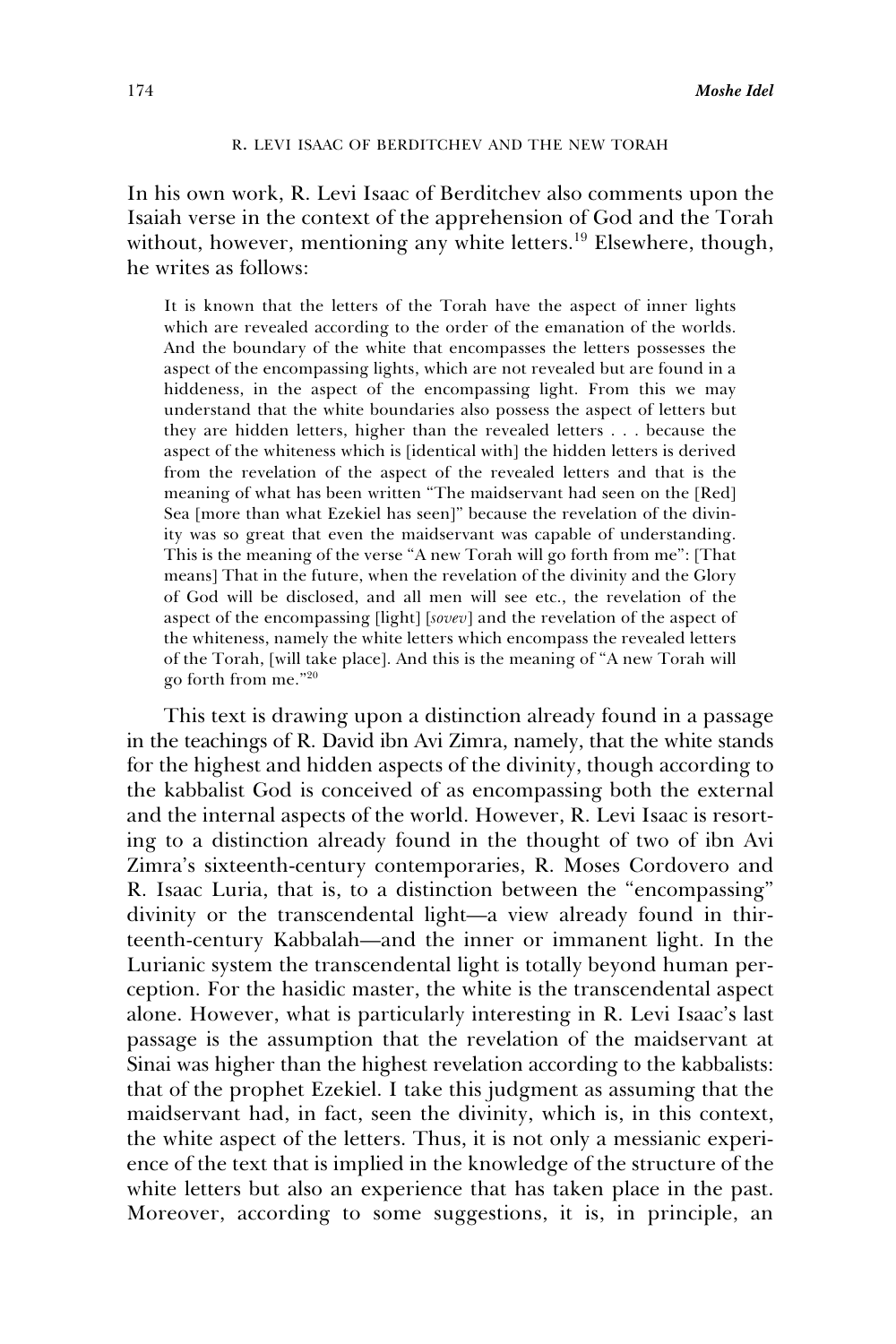experience that is still available in the present because the white and the black letters remain intertwined.

Let me now also attempt to explicate the views of R. Levi Isaac from yet another point of view. In R. Levi Isaac's teaching, the Torah is not used in order to reach an experience of the *signifié* of the text by means of a symbolic decoding of the newly revealed letters, as is the case in some major forms of Kabbalah. Neither is the Torah seen as the instrument by which one transcends a certain common or ordinary experience in order to attain experience of a divinity that is totally divorced from the text or that is ultimately achieved by leaving the Torah behind or by experiencing the Author without the text. Rather, the two—Torah and God—are conceived of as profoundly intertwined. God's revelation depends upon someone's ability to see Him within parts of the texts that were previously (before the revelation) opaque. Therefore, the hasidic discussions adduced above do not follow a theory of a lost text or of a portion of it but, instead, see the Divine as actually standing beyond the revealed aspects of the written Torah. In theosophical terminology, the revealed Torah is identical with the third *sefirah*, *Binah*, while the Torah to be revealed in the future is identical with the second *sefirah*, *Hokhmah*. 21

Is there any significant difference between Scholem's interpretation of this material and the one that I have suggested above? In my opinion the answer is certainly yes. The key difference is located in the understanding of the status of the Torah text. Scholem's interpretation stems from his framing of the passage as part of the antinomian tradition of *Sefer ha-Temunah*, mentioned immediately before and after the above quote, which has the effect of intimating that the hasidic master assumes that the perfect Torah will only be revealed in the messianic future.<sup>22</sup> Scholem, in fact, goes still further and makes it quite clear that "*unquestionably* this doctrine left room for all manner of *heretical* variants and developments. Once it was supposed that a revelation of new letters or books could change the whole outward manifestation of the Torah without touching its true essence, almost everything was possible."<sup>23</sup>

The excitement of the modern reader to learn more about the "heretical variants" is, however, not quite satisfied by Scholem's footnote, where, quite surprisingly—and unconvincingly—only the illustrious name of Cagliostro is mentioned as a source justifying this radical understanding of Jewish mysticism.<sup>24</sup> Moreover, in contradistinction to Scholem's claim, the hasidic master does not speak about a change in the "whole outward manifestation of the Torah," namely, an ontic change of the founding document—implicitly related to apocalypticism—but, rather, about an epistemological change that opens the eyes, or the hearts, of the people. Is such a change something to be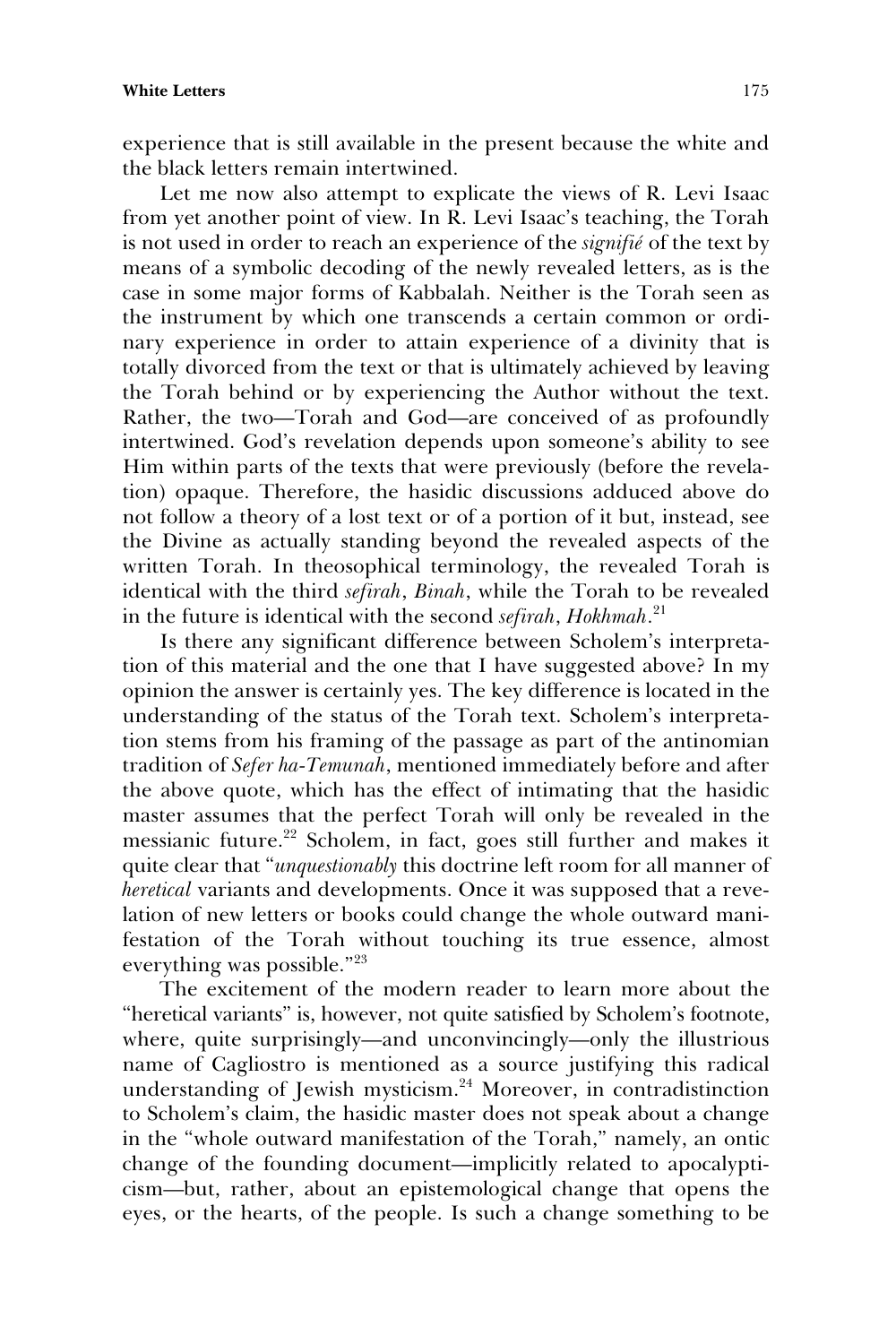deferred to another eon or restricted to the advent of the Messiah? Is the life of a hasidic mystic one that is lived in deferment, as Scholem would say?<sup>25</sup> Has the mystic to pay a "price," as Scholem describes it, when he venerates the given form of the canonical text or of the tradition? Or is there a way to attain, from the perspective of the mystic, even in our day, an epistemological transformation that will enable someone to contemplate the luminosity of God without smelting down the sacred text?<sup>26</sup> Is the mystic's capacity to read between the lines as the ultimate space of meaning, as Walter Benjamin puts it, not to be adopted as a better interpretation than the assumption that the very structure of the Torah will be changed in the messianic future?<sup>27</sup>

The answer to these questions insofar as the interpretation of the above passage is concerned should be sought, first and foremost, in the teachings of R. Levi Isaac, a hasidic thinker renowned for his direct attachment to God. An inspection of the references to the expression *Behirut ha-Bore*, "the luminosity of the Creator," in his work reveals instances where the ancient mystics are described as being able to transcend the limited luminosity found in this world after the act of divine contraction (*tzimtzum*) and reach the unlimited luminosity that precedes the moment of contraction (*tzimtzum*).28 Even more significant is the fact that elsewhere in the *Kedushat Levi* R. Levi Isaac identifies the white letters of the Torah and the parchment with the *'Ayin*, a term that literally means "nothingness" but which serves in both kabbalistic theosophical literature and hasidic sources as a reference to a very high, or even the highest, divine realm.<sup>29</sup> R. Levi Isaac goes on to suggest that the righteous already have access to this divine realm here and now.<sup>30</sup>

I would therefore propose that we read the passage adduced in the name of R. Levi Isaac of Berditchev not as a statement about a definitive deferment but, instead, as an invitation to the elite to attain now what all other Jews will attain only in the eschaton. Further, I would note that this reading is supported by and is consonant with other relevant statements in early Hasidism where the messianic experience is understood as being attained even in the present.<sup>31</sup> If this interpretation is accepted, then R. Levi Isaac's teaching does not open the gate to "all manner of heretical statements"; neither does it involve a change in the "outward manifestation of the Torah." I wonder also whether, as Scholem has put it elsewhere, "the sacred text loses its shape and takes a new one for the mystic."32 In place of Scholem's reading I would opt for one that argues for an epistemic change in the reader and one that invites much more intense contemplations of the depth of the text of the Torah as it is. The reading of the Torah in a mystical manner is conceived of as an experience that is reminiscent of Martin Buber's *gegenwartiges Urphaenomenon*.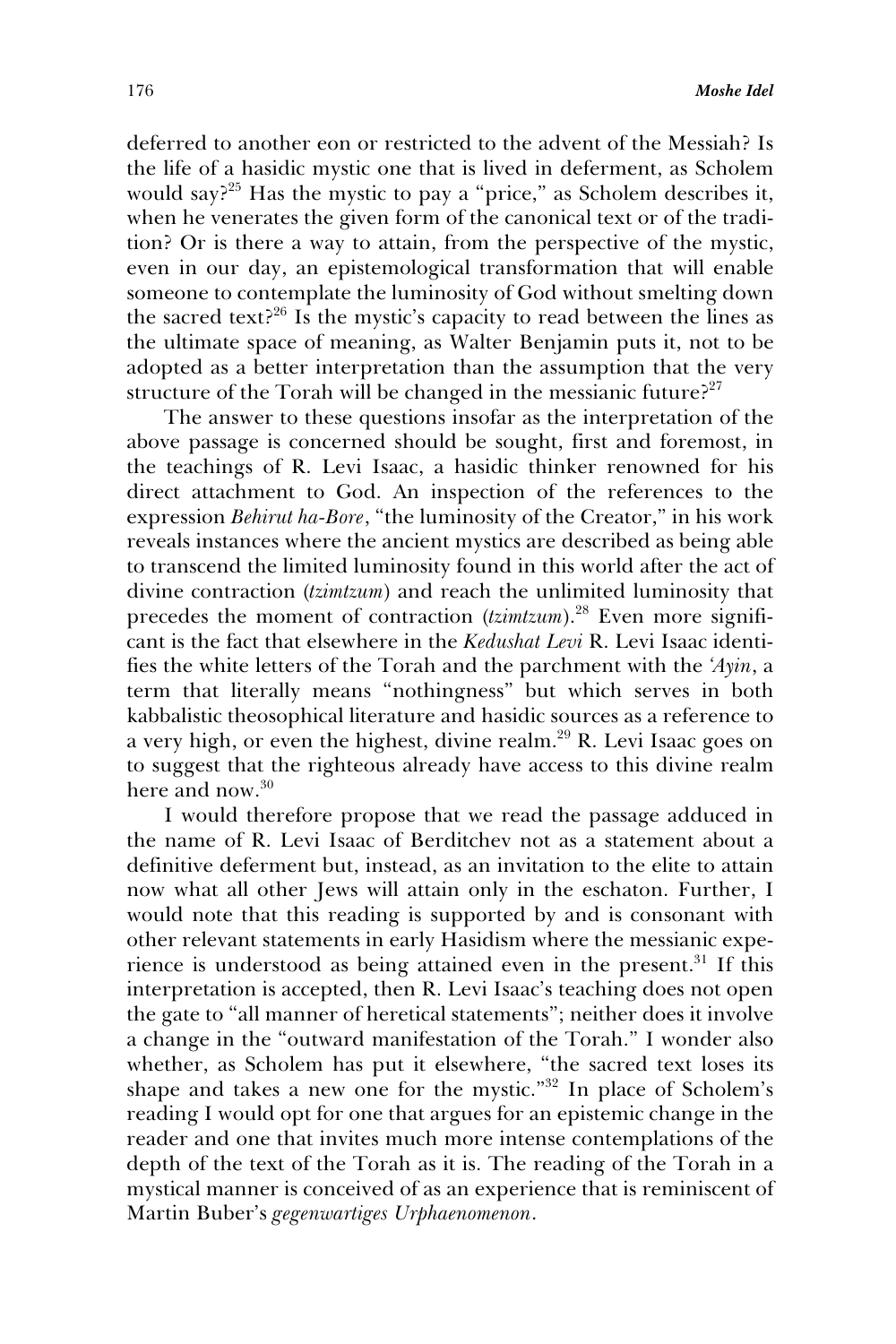Shifting Scholem's emphasis on the ontic and messianic transformation of the canonical text to the assumption just stated that the gist of the hasidic text is the spiritual transformation of the recipient of the revelation, I would contend that the Torah still retains its shape but opens its blank parts to a process of more sublime decoding. By putting the accent on this issue I believe that we are coming closer to the main concern of Hasidism, namely, the deepening of the spiritual life of the devotee. In Hasidism in general, and in R. Levi Isaac's generation in particular, we know about the basic lack of distinction between the encompassing and the inner lights, a fact that can be perceived by the transformation of the mystic's inner capacities.<sup>33</sup> A long discussion that buttresses this emphasis on both the centrality of an epistemic change and the availability of such a change in the present is found in a book that will be quoted several times in the following pages, *Toledot 'Aharon*, authored by R. Aharon of Zhitomir, the disciple of R. Levi Isaac. The assumption made in this work is that there are two ways of studying the Torah: the first, with an intellect or a "great intellect"; the second, without intellect. Study with an "intellect" is related to causing the return of the letters to the primordiality of the intellect, on the one hand, and the return of the combinations of the letters of the studied Torah to their primordial state, where they were white.<sup>34</sup> There is nothing that is specifically messianic in this discussion but, rather, a contention is advanced that perfect study will retrace the primordial Torah, described as consisting of white letters. The perfect study is "to bring the letters of the Torah to the primordial whiteness."35

Thus, it is not a transcending of the black in order to meet another, more sublime entity but, rather, the elevation of the black to its supernal source, in the vein of a more general mystical demand widespread in Hasidism. Or to put it in more semiotic terms, the written Torah, with its semantic aspects, stems from another realm, which includes a surplus of meaning, the white letters, the knowledge of whose language adds to the written—black—document without detracting anything from it. Significantly, even when R. Aharon invokes the messianic nature of the revelation of the white letters, he immediately writes that "even now, when a righteous person pronounces the letters in a state of devotion. . . . he unites the letters to the light of the Infinite . . . and ascends higher than all the worlds to the place where the letters are white and are not combined and then he can perform there whatever combination he wants."36

Also, it should be noted that the emphasis on the possibility of obtaining the experience of a direct encounter with the divine, pointed out by the luminosity of the experience, does greater justice to R. Levi Isaac's thought. R. Levi Isaac, for example, asked the following question: "How is it possible to attain the supernal luminosity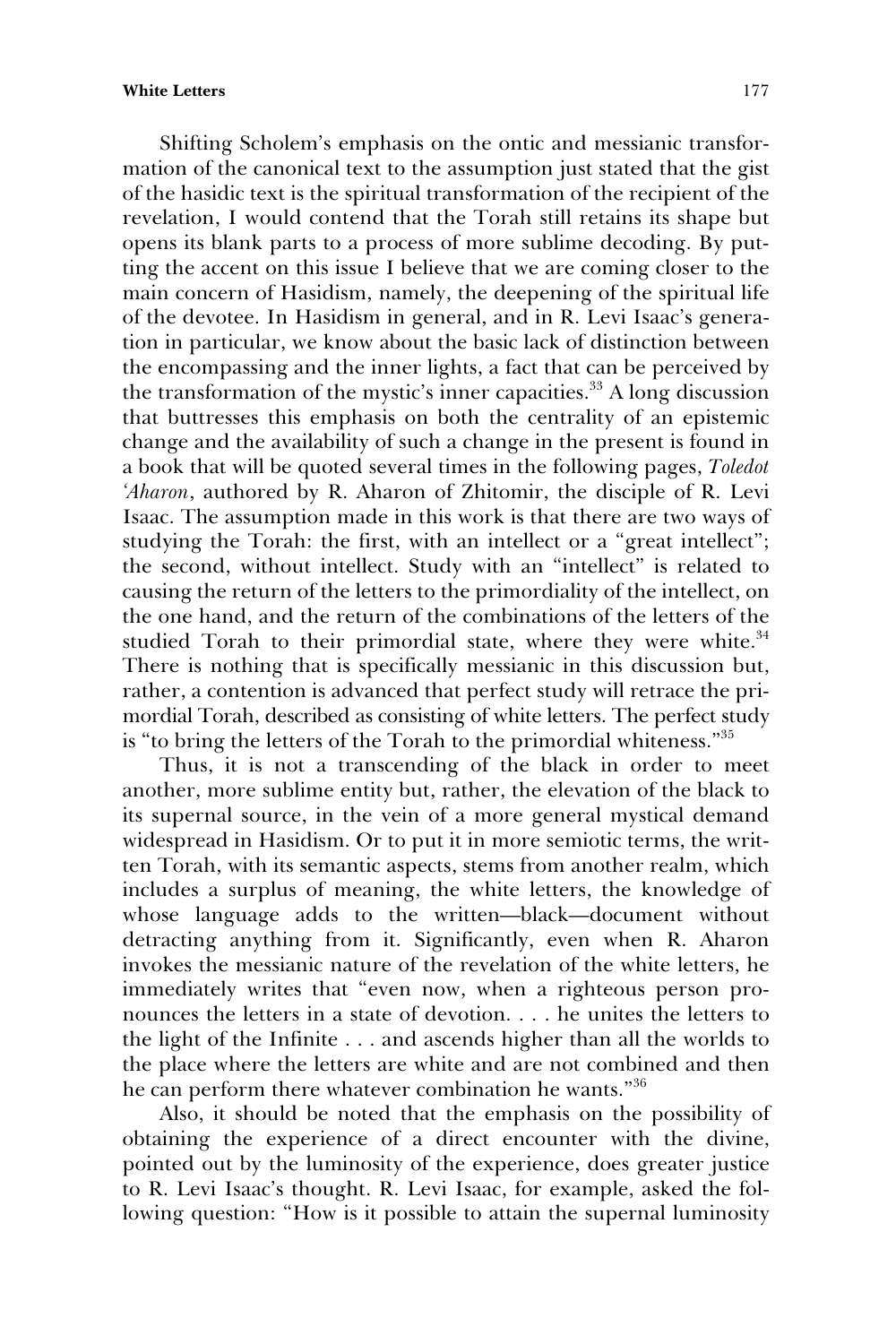which has not yet been limited within the worlds? [The answer is] By means of enthusiasm [*hitlahavut*] man is capable of cleaving to the Creator, blessed be His name, [and] by means of that enthusiasm he will reach the supernal luminosity which has not yet limited itself within the [lower] worlds."37

The last two quotes allow a plausible solution to the quandary concerning the role of messianism in the revelation of the white letters: mystics are capable of attaining in the here and now the kind of experience that will be achieved by all in the eschaton. Even now, through study involving the "great intellect," there are spiritual means by which to anticipate the "sublime" understanding of the Torah. This answer is relevant both for a theory of reading in Hasidism and for an understanding of the reader's role. The self-transformation, in this case the resort to enthusiasm, is the clue for the ascent to a contact with the highest level of the divinity. We may infer from this instance a possible way of understanding the ideal reading of the Torah, for in both cases the concept of divine luminosity is involved. That is, from here we learn that disclosure of the hidden dimension involves an experience of selftransformation that culminates in a cleaving to God. The clue for reading the invisible Torah is not lost; neither is it necessarily waiting for the advent of the Messiah. Mystics are often stubborn individuals who invest all their energy in discovering clues. Moreover, I would say that the doors of spiritual understanding and contemplation have been, at least in Jewish mysticism, imagined to be basically open since from the very beginning the clues were created using the mold of the lock.<sup>38</sup>

Let us reflect for a moment on the additional implications of the above hasidic passages, which follow the way opened by the sixteenthcentury kabbalist R. David ibn Avi Zimra: that the white spaces are either identical with or pointing toward the highest realm within the divine world, namely, the *'Ein Sof*. 39 Just as the white parts of the text are statistically more extensive than the black ones, so the infinite is more extensive than the revealed divinity.

The question may be asked: What is the relation between the white and the black aspects according to R. Levi Isaac's and his student's opinion? In one of his discussions R. Levi Isaac claims that "the letters point to the influx of *'Elohim* within the world of nature."40 The affinity between the world of Nature—*teva`—*and the name *'Elohim* is widespread in Hasidism, and it has something to do with a view of this divine name as reflecting a stage of divine contraction.<sup>41</sup> Elsewhere he describes the "shape of the letters [that point to] the manner in which the intellectual [entities] and the influx [descending from] the Lord of the Lords, operate within the corporeality and nature."42

The black letters are thus seen to function as pipes or channels for the descent of the divinity within this world. According to another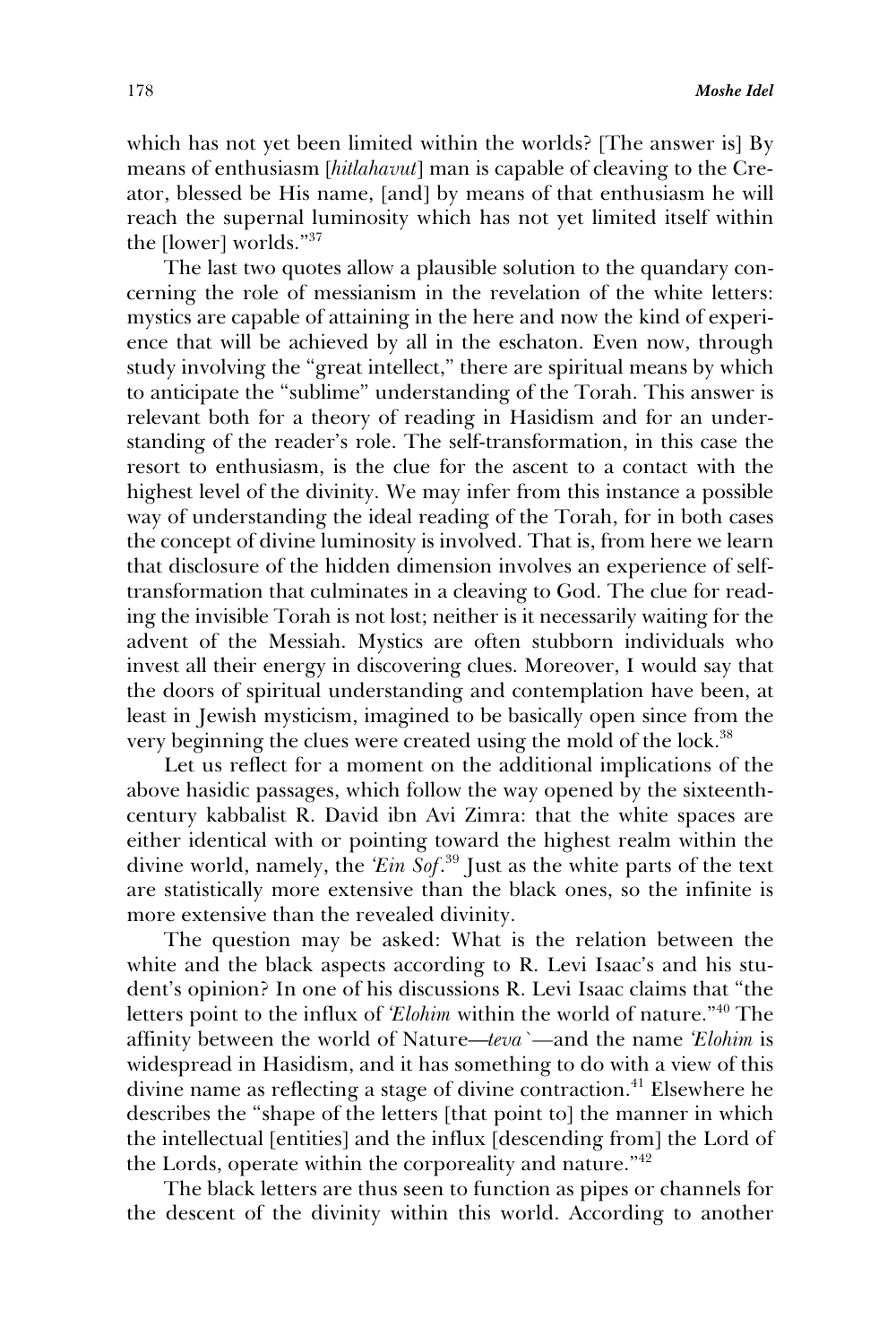text, however, in the case of the righteous person these letters serve as the starting point for his ascent to the spiritual realms.<sup>43</sup> These two movements are mentioned together in connection with the righteous person in the context of the description of the letters.44 Thus, the two aspects of the text reflect the two basic motions that, when understood as a whole, constitute what I propose to call the mystical-magical model, namely, a comprehensive paradigm that combines the process of the mystical ascent to God with the descent of the mystic's soul that brings down the divine influence.<sup>45</sup> So, for example, we read: "There are those who serve God with their human intellect and others whose gaze is fixed as if on Nought, and this is impossible without the divine help.... He who is granted this supreme degree, with divine help, to contemplate the Nought, then his intellect is effaced and he is like a dumb man, because his intellect is obliterated . . . but when he returns from such a contemplation to the essence of [his] intellect, he finds it full of influx."<sup>46</sup>

According to other passages in *Kedushat Levi*, contemplation of divine luminosity causes loss of the sense of identity and reality, exactly as in the case of the contemplation of the Nought. *'Ayin* stands, therefore, not for the absence of God, just as the luminosity of the white letters is not a hole or a gap, but as the representation of His immediate presence to the consciousness of the contemplator. An interesting parallel to some of the ideas in the above quotes is also found in the writing of a disciple of R. Levi Isaac, R. Aharon of Zhitomir, who cites his master as follows:

There are two kinds of righteous persons: there is a righteous who receives luminosity from the letters of Torah and prayer and there is another righteous, that is greater, who brings the luminosity to the letters from above, despite the fact that the letters are in the supernal world, when the great righteous brings new luminosity to the world, this luminosity cannot come to the world but by its being clothed in the letters . . . and when the luminosity comes down the letters fly upwards whereas the luminosity remains here below. And the [great] degree of this righteous is connected to recitation of the speeches with all his power and with dedication and with all the two hundred and forty eight limbs he comes to each and every word that he recites, he brings [down] luminosity . . . and performs a unification of the Holy One Blessed be He and the *Shekhinah* and by means of this he brings luminosity to the letters and from the letters to the entire world, this only when there are recipients capable of receiving the luminosity. However, if there is no recipient below, the righteous himself has to receive the luminosity arriving to the letters of the [pronounced] word.47

What is fascinating in this passage is the fact that the actualization of the written Torah in a vocal manner induces, rather explicitly, the descent of the luminosity of the supernal Torah. Thus the ideal and the real forms of the Torah are not in conflict but in concert. The ideal man, the righteous, causes the descent of the ideal by performing the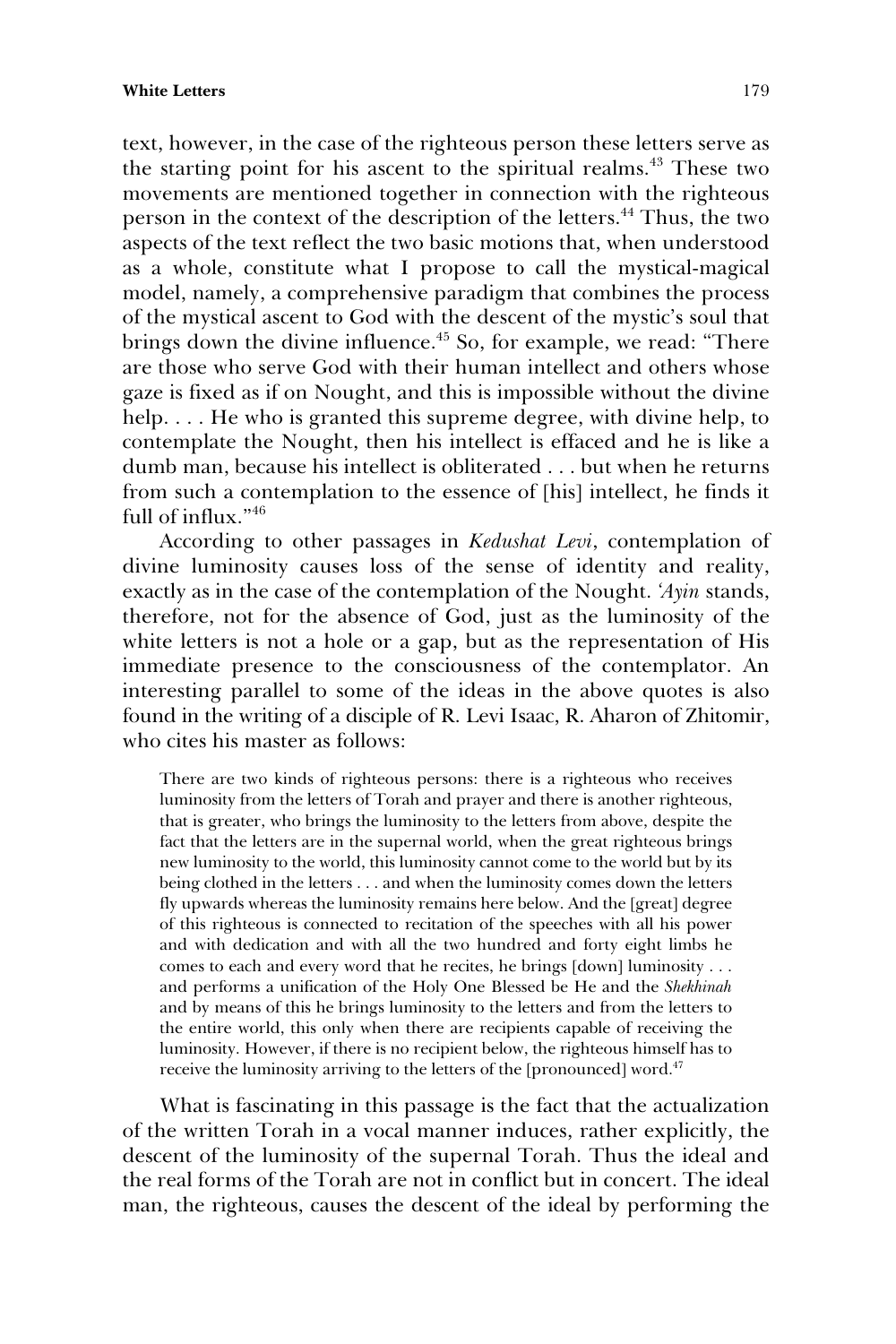actual. The divine luminosity is transformed into a sort of energy that is brought down and distributed by the righteous to the recipients. In fact, if my reading of R. Levi Isaac's approach to the white letters is correct, they should not be understood as reflecting a sense of absolute transcendence not to be attained during the mystical experiences available in the present but, rather, as a possible promise for an active mystic in the present. It is not the expectation of a future change in the structure of the canonical text that will be induced by the Messiah alone that is meant but, rather, an urge to ascend to the whiteness in order to transform it into a power from which this world will benefit in the present. In support of this analysis of the white letters, let me adduce one further passage attributed to R. Levi Isaac by his disciple, R. Aharon of Zhitomir:

Sometimes, the letters rule over man, and sometimes man rules over the letters. This means that when man utters speeches with power and devotion, the speeches are then ruling over him, because the light within the letters confer on him vitality and delight so that he may utter speeches to the Creator, but this man cannot abolish anything bad, by performing other combinations [of letters]. But when someone utters speeches with devotion and brings all his power within the letters and joins to the light of the Infinite, blessed be He, that dwells within the letters, this person is higher than the letters and he combines letters as he likes . . . and he will be capable of drawing down the influx, the blessing and the good things.<sup>48</sup>

In many hasidic texts the light of the infinite is not conceived of as an absolutely transcendental realm, as is sometimes the case in the Cordoverian and Lurianic types of Kabbalah, but is seen rather as a level of reality that is open to human experience in the present, as we saw in the first quote above from R. Mordekhai of Chernobyl. This light is found within letters, and the mystic can approach it and utilize it. Thus, according to the last passage, the light of the infinite is not contemplated but is, rather, exploited in order to bring down supernal power. In another quote, attributed to R. Levi Isaac, the process of interpretation of the Bible is described as bringing down the influx.<sup>49</sup>

To return to the last material quoted above, according to the hasidic text there are righteous individuals whose study and prayer are done in a routine manner and are therefore dominated by the canonical texts. These texts include the power of the infinite, which have an effect upon human experience—the speech of the Creator and its recitation—but this type of passive involvement is not a creative activity. The speaker is found within the net of canonized language and is defined by it. However, it is possible to avoid this net by intense linguistic activity that consists of mystical devotion and magical acts, referred to here as the process of combinations of letters in new forms.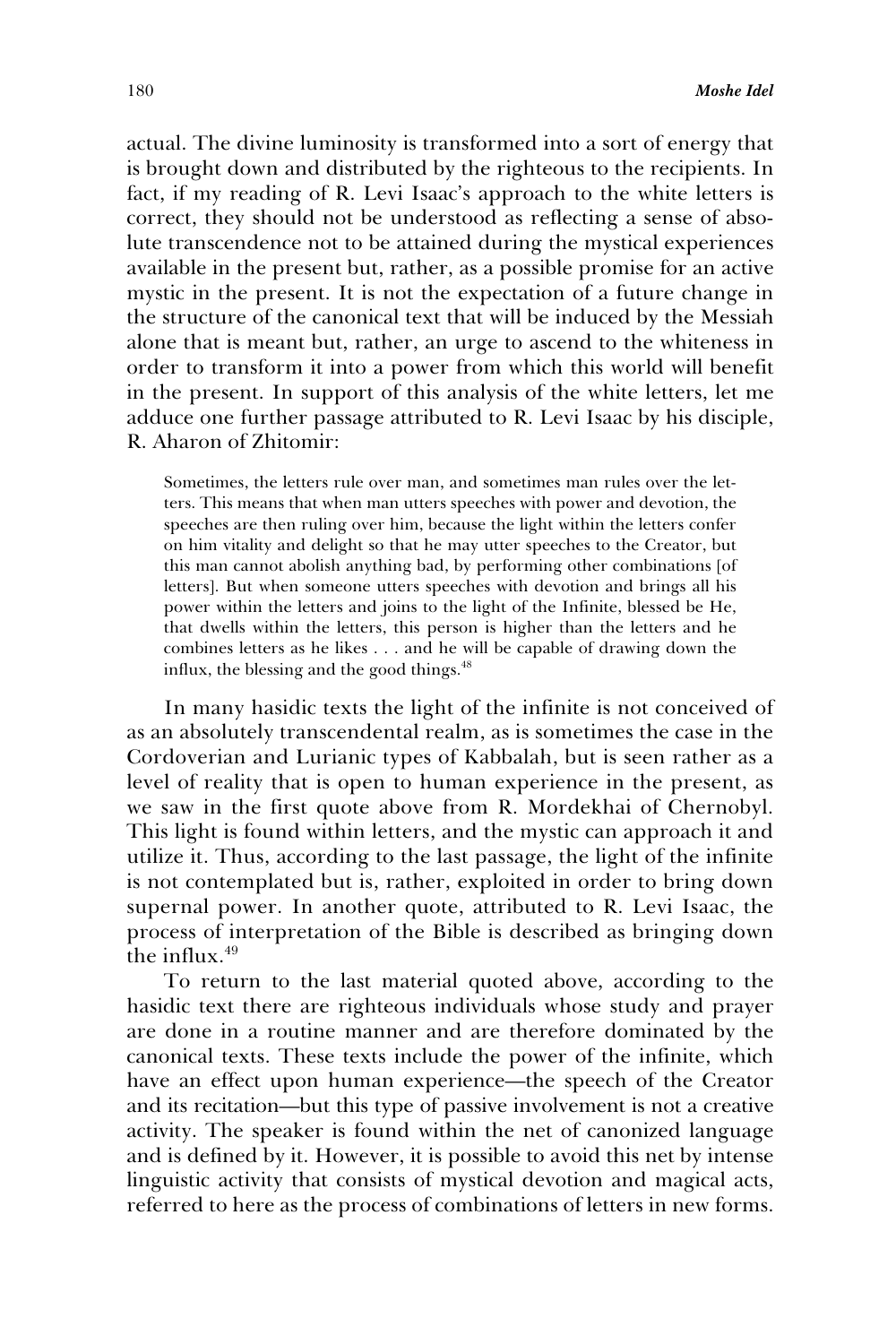Escaping the normal form of language is related to escaping, for a while, from ordinary human experience and even dominating it.

This downward move, however, which involves a certain use of the power in order to bring an even greater influx from above to below, is not the sole result of the cleaving to the infinite light within the letters. According to another passage, one dealing expressly with the writing of the Torah in the form of black letters on white fire, and which is even more pertinent for our discussion, this devotion is described as enabling the mystic to break the external cover of the letters in order to reach the internal light, an attainment that is described as escaping the state of *Tzimtzum*. 50 This transcendence of the state of limitation is related to the contemplation of supernal lights: "When someone cleaves to the light of the Infinite, blessed be He, that dwells within the letters, out of his devotion, each and every moment that he looks [or contemplates] the bigger lights and to the luminosity [stemming from] the light of the Infinite is the essence of delight."51

In another context, mentioned already above, the act of tracing the letters to their primordial state enables the mystic to combine them differently and thus to perform miracles.<sup>52</sup> Like R. Levi Isaac's "enthusiasm," his disciple's "devotion" opens the way to direct contact with the supernal worlds or, as we have seen above, with the combinations of the white letters that make up the primordial Torah. Unlike some modern literary critics who would emphasize the importance of the absent or the omitted aspects of the text, aspects that are required in order to understand it, R. Levi Isaac would say that the divine text as it is now available does not omit anything, that it is perfect as it is. The sole problem for fathoming the text is the development of the capacity to read, in our present circumstances, what is found within the text. It is not the eclipse of the author that creates the possibility of multiple interpretations of the canonical text, or its elliptic form, but, rather, its inherent fullness with the presence of the divine, which confers upon it an unusual semantic pregnancy.

#### WHITE LETTERS AND THE CLAIM OF AN EXPERIENCE OF PLENITUDE

This plenitude of the text symbolized by white letters is, however, rather vague and is not translated in detail by particular secrets, as is the case in the earlier theosophical Kabbalah when dealing, for example, in *Sefer ha-Temunah*, with each of the letters or in the case of the ten supernal, white hyper-*sefirot* known as the ten *Tzahtzahot* or *Tzi3tzu3im*. 53 Not that the concept of the secret is totally absent in the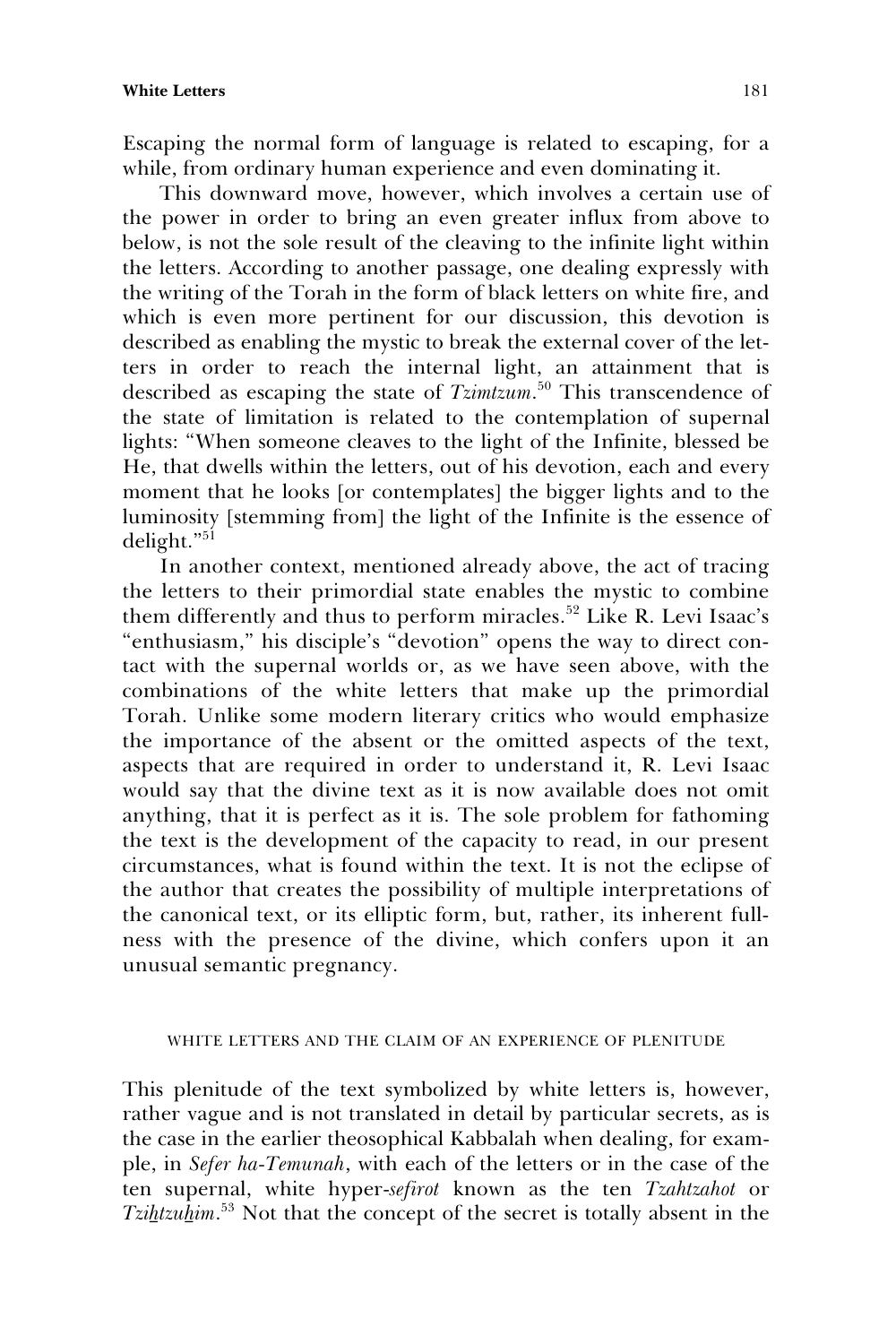context of the lights or the luminosity related to the white letters.<sup>54</sup> However, in the case of Hasidism it seems that no specific code had been offered in order to decipher the specific meaning of the white letters. Manifestation remained compact within proclamation, to borrow a Christian theological idea. The medieval process of arcanization has been neutralized in these hasidic texts in favor of a more emotional and devotional experience. Or to formulate this hermeneutical move in Buber's terms, Hasidism has de-schematized what he has called the kabbalistic mystery.55 It is of paramount importance to emphasize that the blank letters were not decoded but were left, as in some ancient mystical texts, as the divine background of the revealed Torah. Reaching them amounts to transcending the details of the written Torah and even of the kabbalistic secrets. It is a more unified vision that is far removed from Maimonides's philosophical-political esotericism or from oral pieces of information that were handed down secretly at the beginning of Kabbalah in the context of the biblical and rabbinic commandments. Neither are these blank letters related to the numerous technical treatments of Luria's Kabbalah. The meaning of the sacred text is conceived of as being understood only if experienced. Indeed, this experiential dimension is well expressed by two hasidic masters, R. Menahem Mendel of Premislany and R. Qalonimus Qalman Epstein of Krakow, who negated the importance of secrecy in the kabbalistic tradition, arguing that this lore is based upon an experiential attitude.<sup>56</sup> According to these masters, understanding some "profound" aspect of a text presupposes an experience of encountering a certain aspect of the divine author. However, for the hasidic masters, it was less the content of the revelation that counted than the inner transformation that brought the mystic to such an experience. The theme of the white letters does not insist upon the importance of the communication of a transcendental truth, as is the case of *Sefer ha-Temunah*, but, instead, seeks to trigger a spiritual change in the psyche of the elite.

#### ON WHITE LETTERS AND MODERN HERMENEUTICS

R. Levi Isaac's view regarding the white letters has been quoted by three major contemporary thinkers, all of them drawing on Scholem's study on the Torah in Jewish mysticism. Influenced by Scholem's approach to the somehow dubious status of the present biblical text, Jacques Derrida has described Kabbalah as evincing "a kind of atheism" because of its emphases on textuality and plurivocality.<sup>57</sup> He was particularly attracted to this topic because of his interest in Stephane Mallarmé's writings, though I would say that Derrida differs from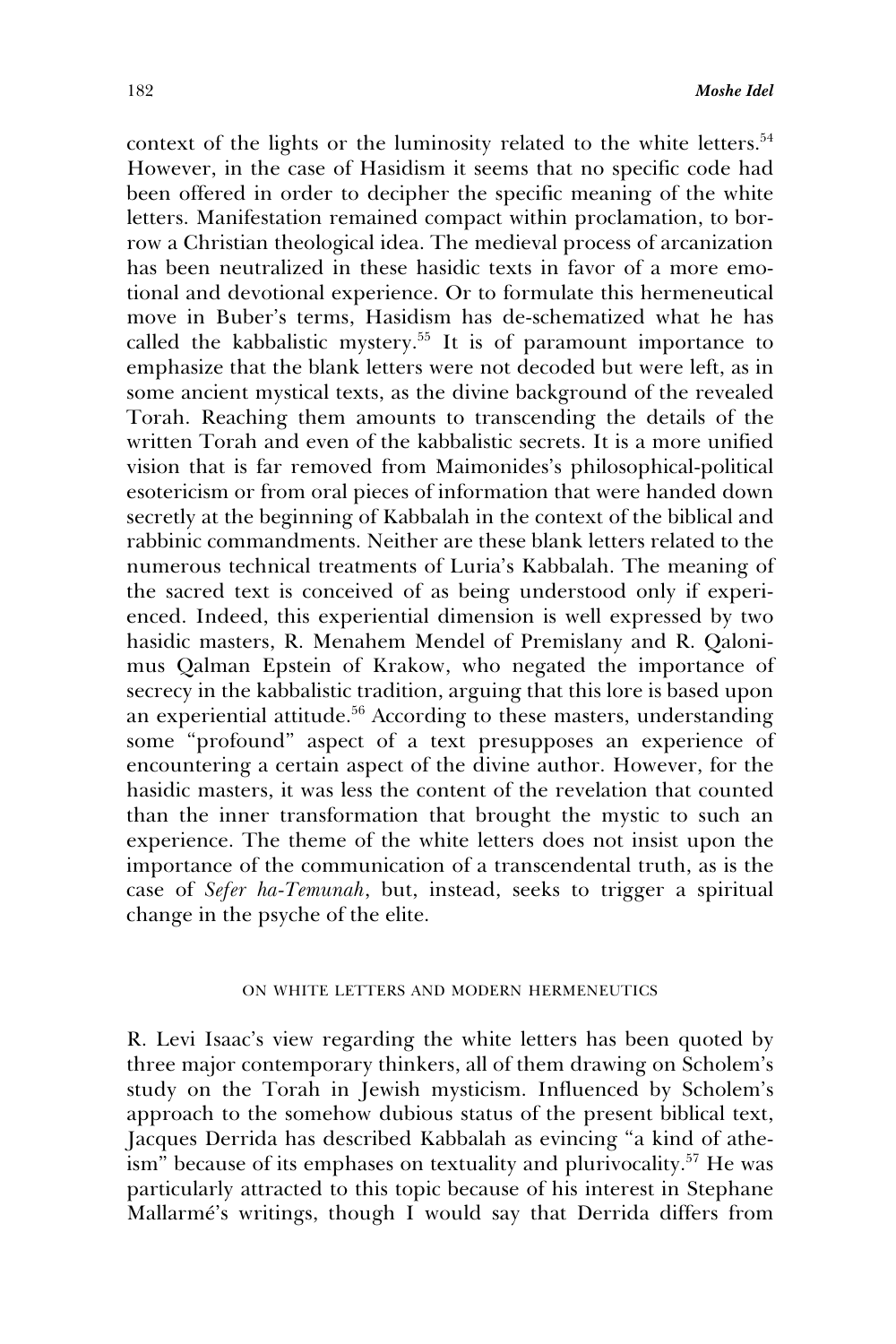Mallarme on a crucial issue discussed here, namely, that while the poet introduces the category of mystery as crucial for the understanding of a poetic text, Derrida strongly distances himself from such a move. Interestingly, Derrida, at least once, associates Mallarme's view of what he calls an "orphic explication of earth," found in his *Autobiographie*, to Abraham Abulafia's kabbalistic theory of combinations of letters—but not to R. Levi Isaac's view of blank spaces in a text.<sup>58</sup>

Let me return to Derrida's description of R. Levi Isaac's view as having something to do with a kind of atheism. Atheism is characterized in this context by a strong textuality or plurivocality, and this is a point that is not explicated by Derrida, at least not in this context. Ignorant as I am of any other clarification of this topic elsewhere in Derrida's vast opus, I indulge in a speculation that religiosity, or theology, is implicitly interpreted here as subscribing to a monosemic reading or to a tendency to speak about an abstract deity that may not be intrinsically or organically connected to a text. However, such a contention decides a priori what forms of theology and textuality are conceived of as religious or atheistic, without allowing the exponents of those concepts to define themselves as either religious or atheistic. I would say, for example, that a text-centered community might be more religiously oriented than one that is not or that a polysemic text fits the belief in an infinite author, as we have seen elsewhere, as well as a modern atheistic theory of dissemination.59 Religion is certainly notoriously difficult to define, and the above criterion is hardly a salient one.

Another reference to the alleged "atheistic" nature of R. Levi Isaac's passage is found in one of Umberto Eco's studies. After a long quote from Derrida's book *Glyph*, Eco writes as follows:

The text as symbol is no longer read in order to find in it a truth that lies *outside*: the only truth (that is, the old kabbalistic God) is the very play of deconstruction. The ultimate truth is that the text is a mere play of differences and displacements. Rabbi Levi Isaac said that: "also the white, the spaces in the scroll of the Torah, consist of letters, only that we are not able to read them as we read black letters. But, in the Messianic Age, God will also reveal to us the white of the Torah, whose letters have become invisible to us, and that is what is meant by the statement about the 'new Torah.'" . . . [T]he Lacanian acknowledgement of the autonomy of the symbolic as the chain of the signifiers, by inspiring the new deconstructionist practices, has now allowed the new and atheistic mystics of the godless drift, to rewrite indefinitely, at every reading, the new Torah.<sup>60</sup>

There can be no doubt that Eco relies on Scholem when he quotes the passage by the hasidic teacher. However, I am not quite sure whether he was aware of Derrida's discussion in *Dissemination* when he described the passage from R. Levi Isaac as reminding him of an atheistic approach or as having a "godless drift." The resemblance between the attitudes of the two scholars to the hasidic master is,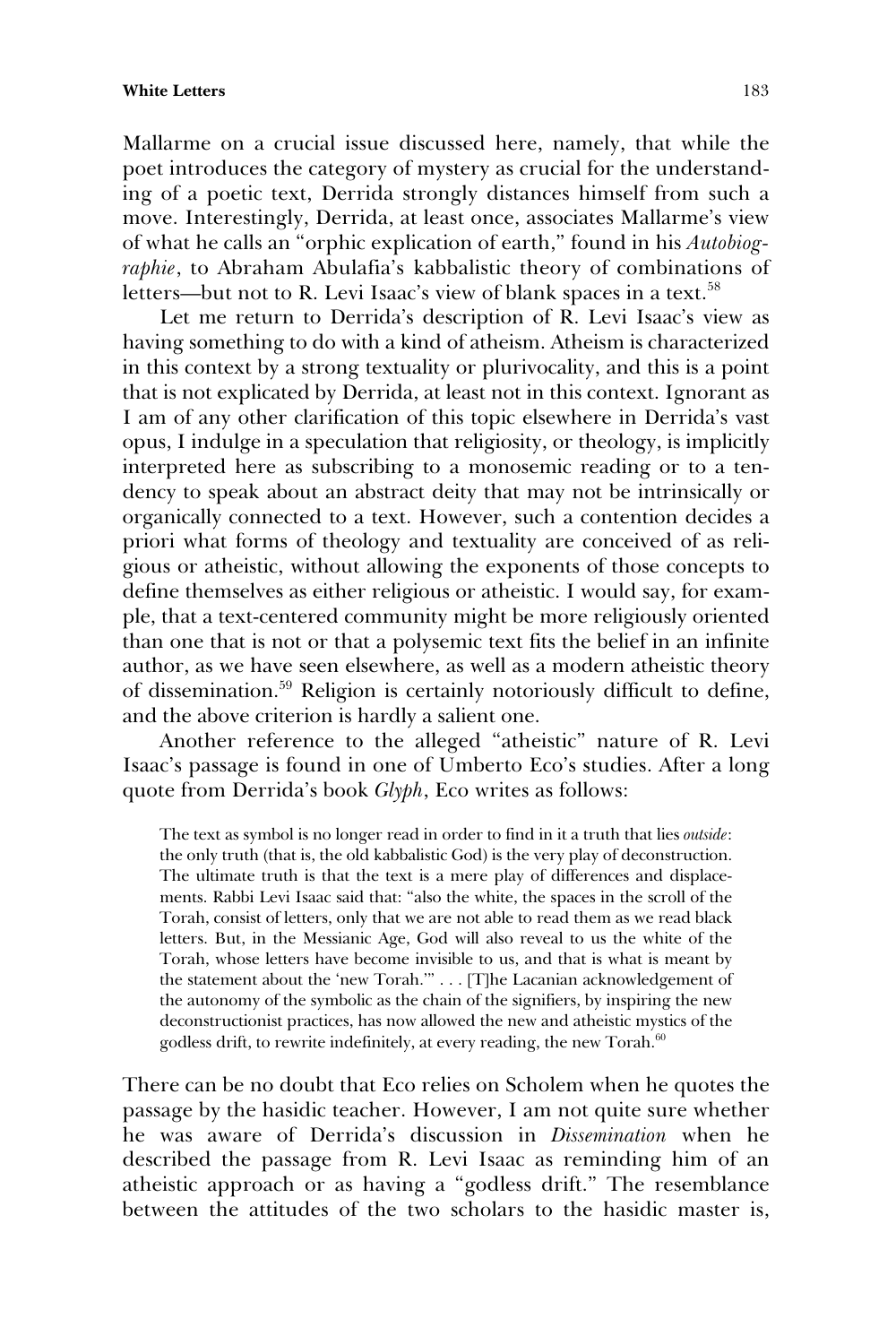nevertheless, quite remarkable, though their evaluation is, in fact, diametrically opposed. In my opinion it stems from both of them having accepted Scholem's understanding of the hasidic master as someone who embraced, at least implicitly, antinomian views. In any case, Eco's concept of rewriting seems to reflect the view that Scholem attributes to R. Levi Isaac as to the possibility of the emergence of a new text. Thus, the traditional phrase "new Torah" at the end of the above passage became a symbol for the result of the process of reading texts anew.

However, if for Derrida the term *atheism* is a rather positive designation, for Eco it stands for quite a negative quality. In a manner reminiscent of the confession of another "Levi," one of the main protagonists of Eco's *Foucault's Pendulum*, "Diotalevi," meaning an indefinite sort of semiosis, is described as deleterious.<sup>61</sup> Without a referential mode of designation, as the white is implicitly conceived of, the white letters may appear as godless. The difference between my understanding of the hasidic texts as referring to white letters as divine and the modern interpretations of these letters as conveying some form of godlessness is evident and significant. I prefer to read R. Levi Isaac's view as part of the hasidic tradition, which is less apocalyptic than the kabbalistic tradition represented by the *Book of Temunah*, which is much more antinomian and apocalyptic. Though the second type of decoding is not an aberrant one, since *Sefer ha-Temunah* was available to the hasidic master, it is, philologically speaking, much less plausible. After all, this kabbalistic book, though speaking about the shape of letters, deals solely with the black ones as symbols for the *sefirotic* realm, an issue that is marginalized in the hasidic tradition.

Last but not least, there is also evidence that a third major contemporary thinker, George Steiner, has addressed R. Levi Isaac's view, again describing it as heretical: "There is kabbalistic speculation, to which I will return, about a day on which words will shake off 'the burden of having to mean' and will be only themselves, blank and replete as stone."62 Indeed, at the very end of the book from which I draw this quotation Steiner returns to this vision of the nonsemantic fullness of language at the eschaton: "The Kabbalah also knows of a more esoteric possibility. It records the conjecture, no doubt heretical, that there shall be a day when translation is not only unnecessary but inconceivable. Words will rebel against man. . . . They will become only themselves, and as dead stones in our mouths<sup>"63</sup>

The motif of the blankness of letters in the time of the eschaton, referred to here by Steiner, almost certainly stems from Scholem's discussion of R. Levi Isaac, and again the alleged "heresy" has, for emphasis, been put in relief: "no doubt heretical." Blankness is part of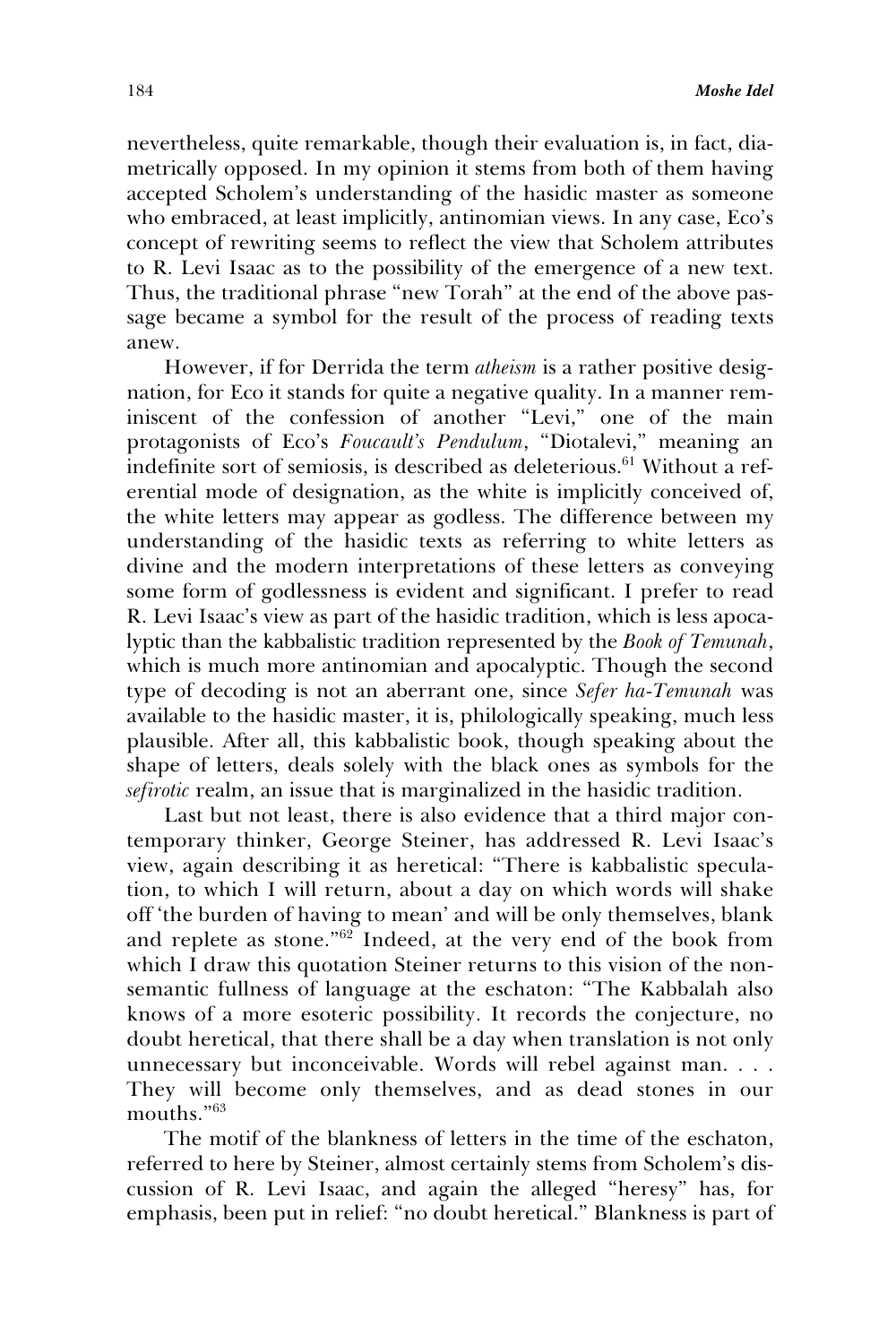a more complex constellation of ideas that are very important for Steiner, ideas in which the dimension of silence in discourse is connected to the blank parts of the text as part of the indefinite and thus the more open vision of communication.<sup>64</sup> In a way, Scholem and, following him, Derrida and Steiner represent a continuation of an interwar approach found in some Jewish writers and intellectuals, especially Franz Kafka. I propose to describe them as "the desolates."65 Dealing with the concept of white letters in a way that has been disassociated from its original context in the thought and writings of a specific hasidic school, as well as the life of a specific author, the emphasis has been shifted from the confidence of a traditional elite in the possibility of achieving a maximum type of experience according to its religious *imaginaire*—to its diametric opposite, namely, the deferment to an indefinite future of such an experience of plenitude—insofar as the hasidic texts are concerned—and then to some form of antinomianism and desolation in the modern and postmodern *imaginaire*. That this desolation, related in Kafka and Scholem to a sense of life lived in deferment, became a blueprint by which to understand both Kabbalah and Hasidism is part of the ambiguous legacy of a number of significant modern Jewish intellectuals, rather than a balanced position that helps clarify the views of traditional thinkers.66 Appropriating the meaning of earlier traditions in an anachronistic manner, as if they reflect or corroborate new intellectual sensibilities—namely, some form of antinomianism or deconstruction—is possible only if one ignores both the personality of the original mystical authors and many of their relevant statements.

The white spaces of the Torah scroll were not considered by the hasidic teachers to be holes or gaps, negative features inherent in the canonical books to be filled with new sorts of content by the readers. On the contrary, they constitute the very divine presence found within the sacred scriptures and, according to the traditional view, found there alone. However, modern scholars have interpreted these hasidic views differently, that is, as being pertinent for any text, by using modern sensibilities to decode them. Thus, while the traditional teachers emphasized the uniqueness of a certain text, modern scholars work with universalistic assumptions. Some of these modern positions, which have been discussed above, are certainly fascinating, though less plausible, and, in my opinion, were undreamed of by the original author himself. R. Levi Isaac of Berditchev, who was so "godfull" in his thought, is now seen as having taught, inadvertently to be sure, a "godless drift." Or to put it in different terms, the fascination of modern thinkers with the blank letters has induced a state of obliviousness to the black ones; that is, it has caused a forgetting of the precise circumstances under which the original text that is the subject of analysis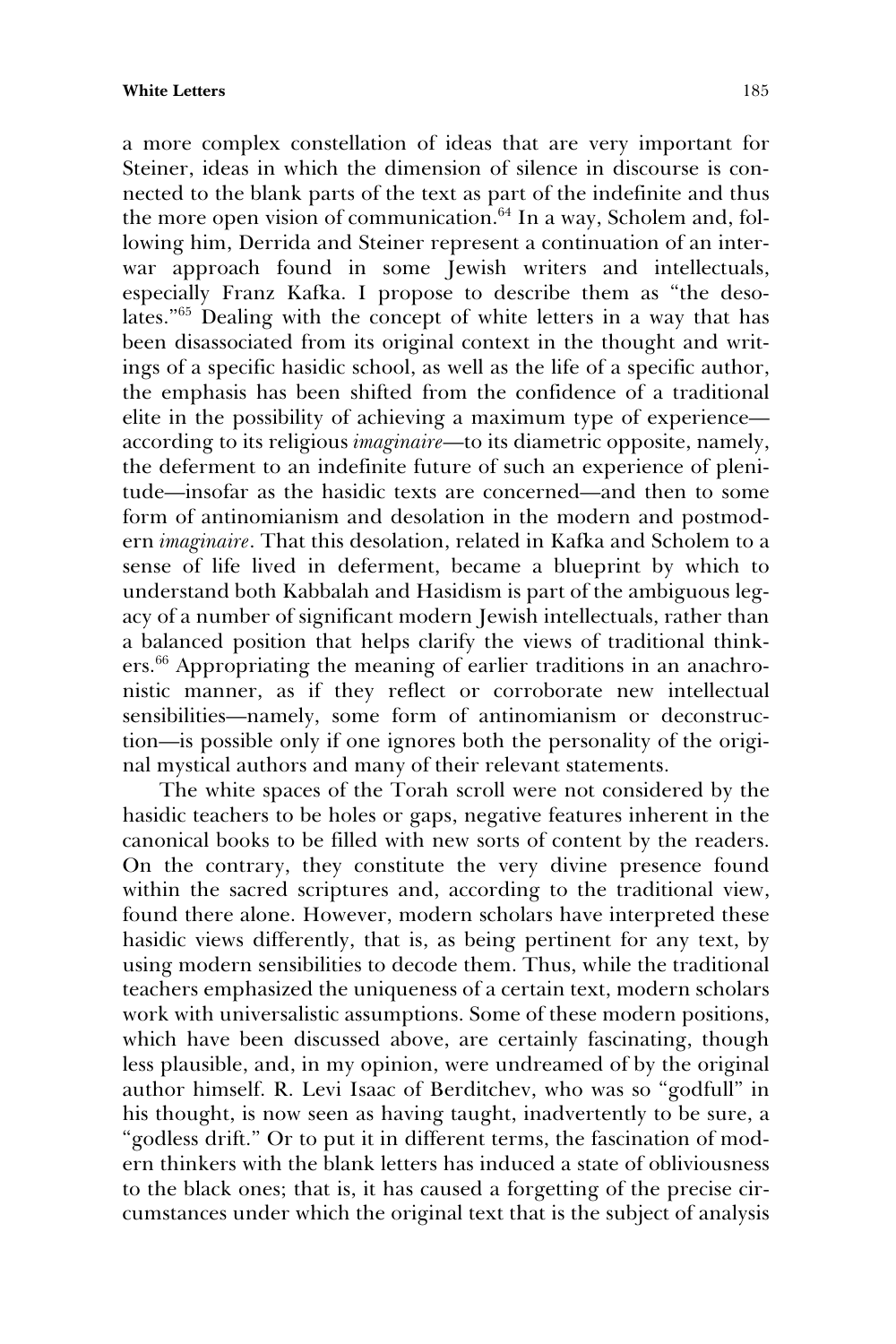came into being and taught its message. That is to say, the hasidic texts emerged from and were read in a specific society, just as modern literary critiques are the result of another quite specific, though very different, type of Western social and intellectual environment. Thus the latter's misreading of the former so dramatically is just one more case of the phenomenon that Harold Bloom has called "misprison."67 No doubt, modern philosophers of text—though scholars—are at the same time strong readers no less than the kabbalists and hasidic masters were.<sup>68</sup> They comment, however, at least in our case, not on the canonical writings of the hasidic sources themselves but, rather, on scholarly analyses—or perhaps scholarly opinions—extracted from short statements originating in hasidic sources that are detached from their wider, original, conceptual context. Moreover, this scholarly analysis has been mistakenly canonized and has been understood as a statement that authentically reflects traditional views on the nature of the sacred text. My analysis here is an attempt to understand how numerous contemporary commentators on Scholem's analysis have reflected Scholem's strong commentary on the hasidic texts in question, while also recognizing that they radicalized what was only tentatively suggested in Scholem's analysis, by transforming R. Levi Isaac into some form of atheist. And this because while for the eminent scholar of Jewish mysticism it was the subversive drama of transforming canonical texts into something else that attracted his attention as part of the construction of a countertradition, the literary critiques here referred to had another agenda. They were not concerned with the specifics of the hasidic views but, rather, used the hasidic teacher as a marker for a strong reader who emphasizes the gaps in the texts not in order to encounter the author but to exercise the potential found in any text as text. R. Levi Isaac became an allegory for modern theories of texts that mitigate, or even exclude, both the author and God from their interpretive horizon.

No doubt, the hasidic understanding of the blank spaces, or what R. Levi Isaac called the white letters, is no more than an invention that has nothing to do with the ancient structure of the scroll of the Torah. The hasidic view discussed above is part of an attempt to confer a special status on a sacred book, as much of previous Jewish literature had already done in many other ways. From this point of view, the modern scholars dealing with the nature of the text and its blank parts are closer to the reality of the biblical text than the hasidic teacher. However, these scholars also invented textual meanings insofar as they attributed modern sensibilities related to absence and negativity to a traditional author who had never imagined, never thought of, these possibilities. Therefore, modern scholarly readings have distorted a premodern text. Part of the problem lies in the assumption that modern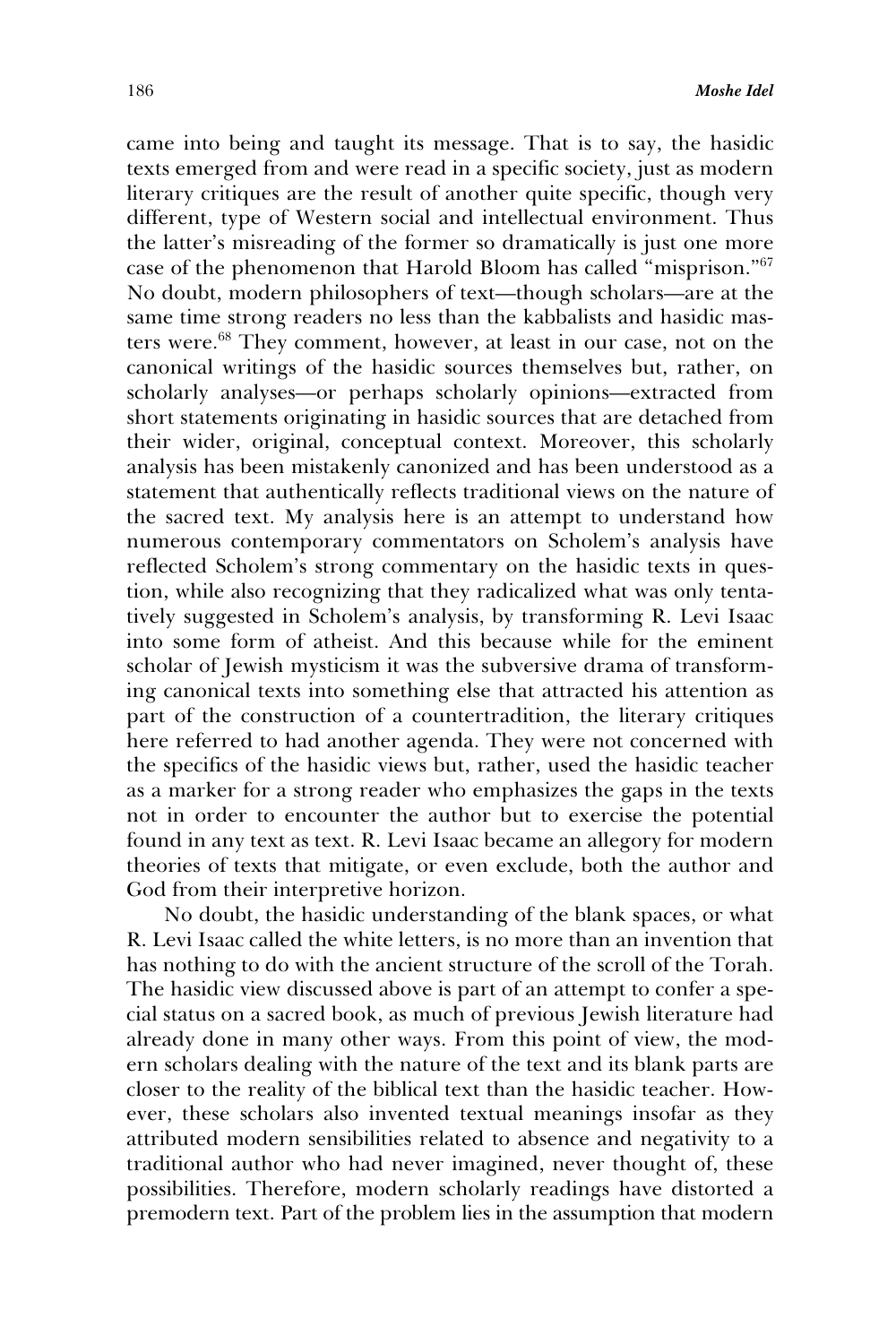theories of text not only address the nature of the text per se but also make possible the discovery of modern literary theories as if they were already articulated by religious thinkers centuries beforehand. By claiming, in contrast, that there is an important historical gap between the traditional author and the modern critic, I do not wish to create too artificial a rupture between the traditional author and the modern literary theorist. Significant continuities may exist, but the existence of such continuities has to be demonstrated convincingly.

### HEBREW UNIVERSITY OF JERUSALEM

#### **NOTES**

To Shiraz-Eliah, a descendant of R. Levi Isaac of Berditchev

1. See, e.g., Erich Neumann, "Mystical Man," in *The Mystic Vision: Papers from the Eranos Yearbooks*, (ed.) J. Campbell (Princeton, 1982), pp. 375–415; Siegmund Hurwitz, "Archtypische Motive in der Chassidischen Mystik," in *Zeitlose Dokumente des Seele* (Zurich, 1952), pp. 123–212; and Micha Ankori, *The Heart and the Spring: A Comparative Study in Hassidism and Depth Psychology* (Heb.; Tel Aviv, 1991). For the deep impact of Hasidism on the type of psychology recently shaped by Rotenberg, see, e.g., Mordekhai Rotenberg, *Dialogue with Deviance: The Hasidic Ethic and the Theory of Social Contraction* (Philadelphia, 1983); and Mordekhai Rotenberg, *Dia-logo Therapy, Psychoanalysis and Pardes* (New York, 1991).

2. See, e.g., Walter T. Stace, *Mysticism and Philosophy* (New York, 1960), pp. 106–107.

3. See, meanwhile, Moshe Idel, *Absorbing Perfections: Kabbalah and Interpretation* (New Haven, 2002), especially pp. 470–481.

4. See Idel, *Absorbing Perfections*, p. 516n45.

5. See M. Idel, *Hasidism: Between Ecstasy and Magic* (Albany, 1995), pp. 172– 185; and Idel, *Absorbing Perfections*, pp. 190–201.

6. See M. Idel, "Die laut gelesen Tora, Stimmengemeinschaft in der juedischen Mystik," in *Zwischen Rauschen und Offenbarung, Zur Kultur- und Mediengeschichte der Stimme*, (eds.) Th. Macho and S. Weigel (Berlin, 2002), pp. 19–53; and M. Idel, "The Voiced Text of the Torah," *Deutsche Vierteljahrsschrift für Literaturwissenschaft und Geistesgeschichte*, Vol. 68 (1994), pp. 145–166.

7. *Liqqutei Torah* (Benei Berak, 1983), fol. 29d.

8. See Idel, *Absorbing Perfections*, pp. 45–59.

9. Gershom Scholem, *On the Kabbalah and Its Symbolism*, trans. R. Manheim (New York, 1969), pp. 81–84. On this master, see Samuel H. Dresner, *World of a Hasidic Master: Levi Yitzhak of Berditchev* (Northvale, N.J., 1987).

10. For the different ancient treatments of the new Torah, see W. D. Davies, *The Setting of the Sermon on the Mount* (Cambridge, 1964), pp. 154–196. For a medieval kabbalistic discussion on the new Torah, see Amos Goldreich, "Clarifications of the Self-Perception of the Author of *Tiqqunei Zohar*" (Heb.),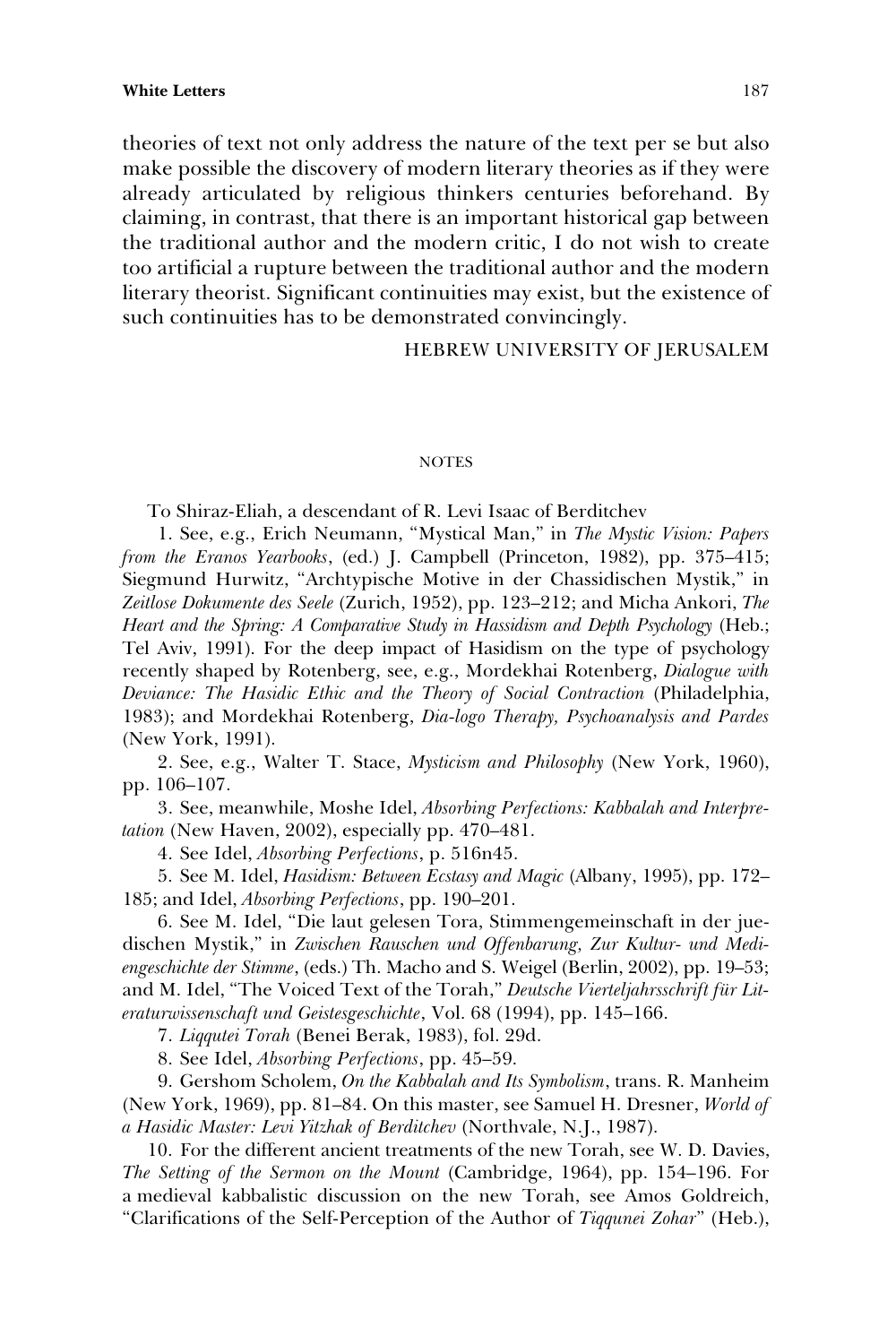in *Massu'ot, Studies in Kabbalistic Literature and Jewish Philosophy in Memory of Prof. Ephraim Gottlieb*, (eds.) M. Oron and A. Goldreich (Jerusalem, 1994), p. 476; and for Hasidism, see Shaul Maggid, *Hasidism on the Margin* (Madison, Wisc., 2003), pp. 142, 321–322nn8, 11. One mystic who resorted to the concept of the "new Torah" is the late thirteenth-century Rabbalist Abraham Abulafia. See his commentary on *Sefer ha-Haftarah*, MS. Roma-Angelica 38, fol. 37a.

11. *'Imrei Tzaddiqim* (Zhitomir, Ukraine, 1900), fol. 5b. On "more than Ezekiel has seen," see Idel, *Absorbing Perfections*, p. 506n75. Here a different translation of a larger portion of the discussion, which has already been analyzed by G. Scholem (*On the Kabbalah*, pp. 81–82), has been provided. See also Martin Buber, *Tales of the Hasidim, Early Masters* (New York, 1964), p. 232. Scholem's citation and analysis informed many literary critiques, as we shall see below. See also the citation of this passage, plausibly from Scholem, in Raphael Patai, *The Messiah Texts* (Detroit, 1988), p. 257.

12. Scholem, *On the Kabbalah*, p. 82.

13. Scholem, *On the Kabbalah*, p. 81. He writes that "this notion [of the book of *Temunah*] of the invisible parts of the Torah which will one day be made manifest endured for centuries in a number of variants and was taken into the Hasidic tradition."

14. For a somewhat more moderate exposition of the topic of the invisible letters in *Sefer ha-Temunah*, see Gershom Scholem, *Origins of the Kabbalah*, (ed.) R. J. Z. Werblowsky, trans. A. Arkush (Princeton, 1987), pp. 466–467.

15. *Kedushat Levi* (Jerusalem, 1993), p. 343.

16. *Maggid Devarav Le-Ya`aqov*, (ed.) R. Schatz-Uffenheimer (Jerusalem, 1976), pp. 17–18. See also the discussion of the same author in *Maggid Devarav Le-Ya`aqov*, pp. 201–203 and especially p. 326; and see also R. Aharon of Zhitomir, *Toledot 'Aharon* (Lemberg, Ukraine, 1985), I, fol. 5c, where an interesting passage on the forefathers is found. See also R. Dov Baer of Medzerich, *'Or Torah* (Jerusalem, 1968), p. 47, where the phrase *behirut ha-Torah*, "the luminosity of the Torah," occurs. On the revelations of the secrets of the Torah in messianic times, in the context of a discussion of two fires, see *Sefer ha-Meshiv* (already anonymous in the late fifteenth century), in the passage quoted in Gershom Scholem, "The Maggid of Rabbi Joseph Taitatchek and the Revelations Attributed to Him" (Heb.), *Sefunot*, Vol. 11 (1971–1978), p. 100. I hope to discuss elsewhere the possibility that the view of the Great Maggid may have been influenced by the views of R. Moses Hayyim Luzzatto (Ramhal), who was fond of the expression "new Torah."

See R. Dov Baer, *'Or Torah*, p. 48, where the luminosity of the creator is mentioned; as well as the quote attributed to R. Barukh of Medzibush, the grandson of the Besht, in *Botzina' di-Nehora' ha-Shalem* (N.P., 1985), p. 111. See also Idel, *Absorbing Perceptions*, pp. 505n72, 547n189. *Me-`atzmiyuti* is an interpretation of *me-'itti*.

17. See, e.g., R. Isaiah Horowitz, *The Two Tables of the Covenant* (Jerusalem, 1969), I, fol. 60a.

18. See *Sha`arei ha-`Avodah, Sha`ar Torah w-Mitzwot* (Sklov, Russia, 1821), chap. 9, fol. 14b. On this passage and others relevant to its understanding, see Rachel Elior, *The Theory of Divinity of Hasidut Habad, Second Generation* (Heb.; Jerusalem, 1982), pp. 357–358. I cannot enter here into the question of the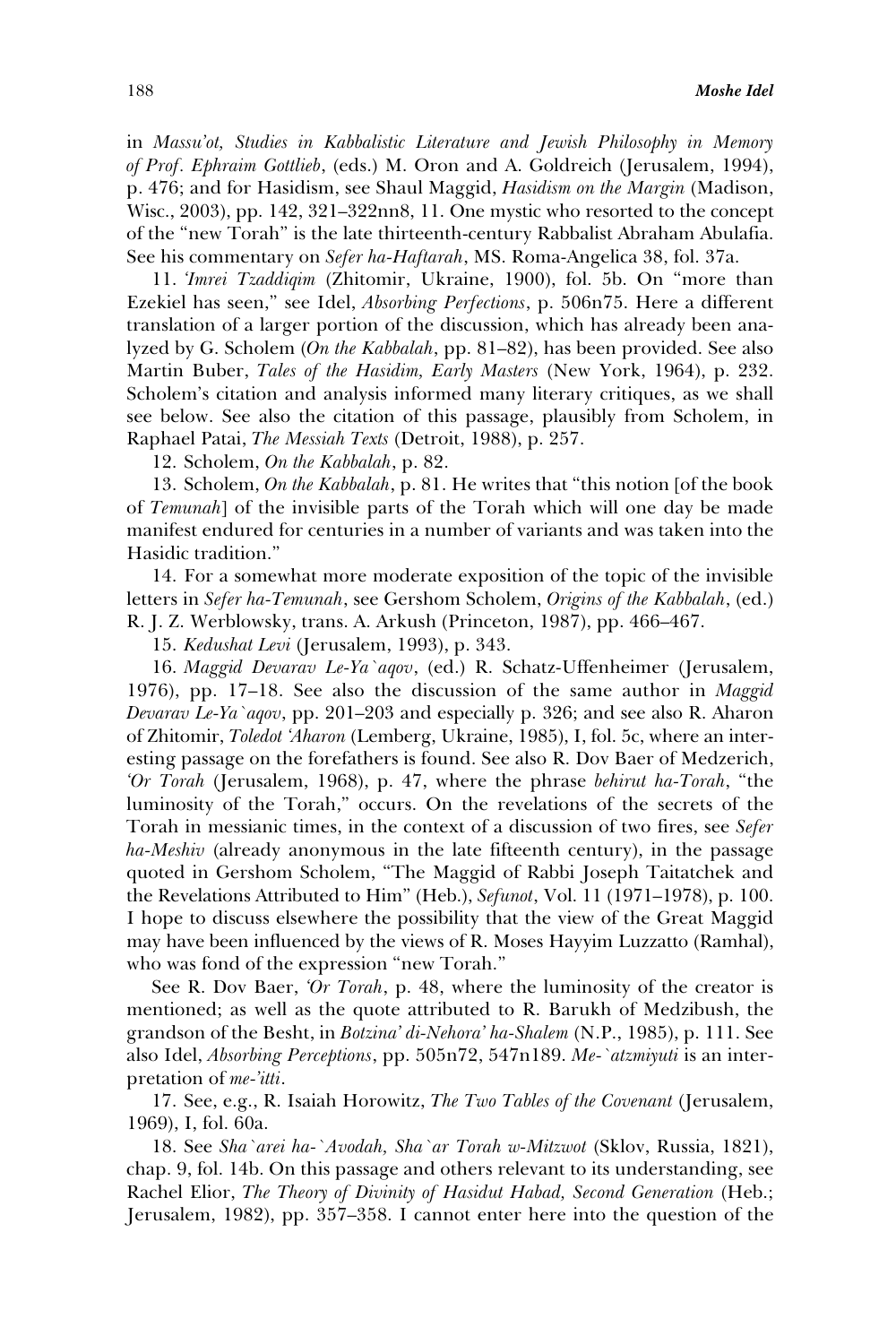precise sources, found in both kabbalistic and nonkabbalistic books, dealing with the two types of letters but, rather, must restrict my analyses to the specific background necessary in order to better understand R. Levi Isaac's passages.

19. See *Kedushat Levi*, p. 183.

20. *Kedushat Levi*, pp. 327–328. Interestingly enough, this passage is closest to the presentation of one of the most learned among the kabbalists belonging to the camp of the *Mitnaggedim*; see R. Isaac Aizik Haver, *'Or Torah*, in *Amudei ha-Torah*, (ed.) R. Shmuel Mayevski (Jerusalem, 1971), pp. 219–220.

On the relation between letters, lights, and secrets in thirteenth-century Kabbalah in the context of the contemplation of the Torah scroll, see Elliot R. Wolfson, *Through a Speculum that Shines* (Princeton, 1995), pp. 375–376 and the pertinent footnotes; as well as Elliot R. Wolfson, "From Sealed Book, to Open Text: Time, Memory and Narrativity in Kabbalistic Hermeneutics," in *Interpreting Judaism in a Postmodern Age*, (ed.) Steven Kepnes (New York, 1996), p. 153.

For "what has been written," see *Mekhilta'*, Beshalah, II. A list of mainly Rabbinic sources dealing with this issue is found in Abraham Joshua Heschel, *The Theology of Ancient Judais* (Heb.; London, 1962), Vol. 1, pp. 283–284.

21. R. Aharon, *Toledot 'Aharon*, I, fol. 27a. See also a much earlier view found in *Sefer ha-Meshiv*, in a passage printed in Scholem, "The Maggid of Rabbi Joseph Taitatchek and the Revelations Attributed to Him," p. 100.

22. As to the contention of antinomianism in this book, see Scholem, *Origins of the Kabbalah*, pp. 467–468, 472.

23. Scholem, *On the Kabbalah*, p. 82, emphasis added.

24. Scholem, *On the Kabbalah*, p. 82n2.

25. See Gershom Scholem, *The Messianic Idea in Judaism* (New York, 1972),

p. 35. See also Scholem's discussion of the lost keys to the understanding of the Torah in *On the Kabbalah*, pp. 12–13. This is indeed quite an ancient motif as it appears in the *Gospel of Thomas*, para. 39, and in the *Pseudo-Clementines Recognitions*, 2.30.1, in both cases in connection with the Pharisees. I hope to return to this motif in a separate study. Cf., meanwhile, Guy G. Stroumsa, *Hidden Wisdom* (Leiden, 1996), p. 125n73. However, for a hasidic master, the assumption is that the "key of the Torah"—*Mafteah ha-Torah*—is always available to one of the righteous of the generation. See the late collection of legends *Gedolim Ma`asei Tzaddiqim*, where the R. Abraham Yehoshu`a Heschel of Apta is reported to have identified that righteous with the Maggid of Zlotchov. See also the quote from R. Nahman of Braslav in Idel, *Absorbing Perfections*, pp. 196, 200. On the study of Torah as a paradisiacal experience, see R. Ze'ev Wolf of Zhitomir, *'Or ha-Me'ir* (Perizek, Poland, 1815), fol. 3bc, 4b. About "inner and external keys" that are related to the divine names, see the introduction in *Tiqqunei Zohar*, (ed.) R. Margaliot (Jerusalem, 1978), fol. 5a. For more on keys, see also note 65.

26. See George Steiner, *After Babel* (Oxford, 1975), p. 65.

27. See Scholem, *On the Kabbalah*, pp. 12–13. The rhetoric of the "price" is one of the most fascinating examples of Scholem's axiology. Cf. Scholem's claim that Hasidism paid a price when embracing, according to his judgment, a nonapocalyptic approach to messianism in *The Messianic Idea in Judaism*,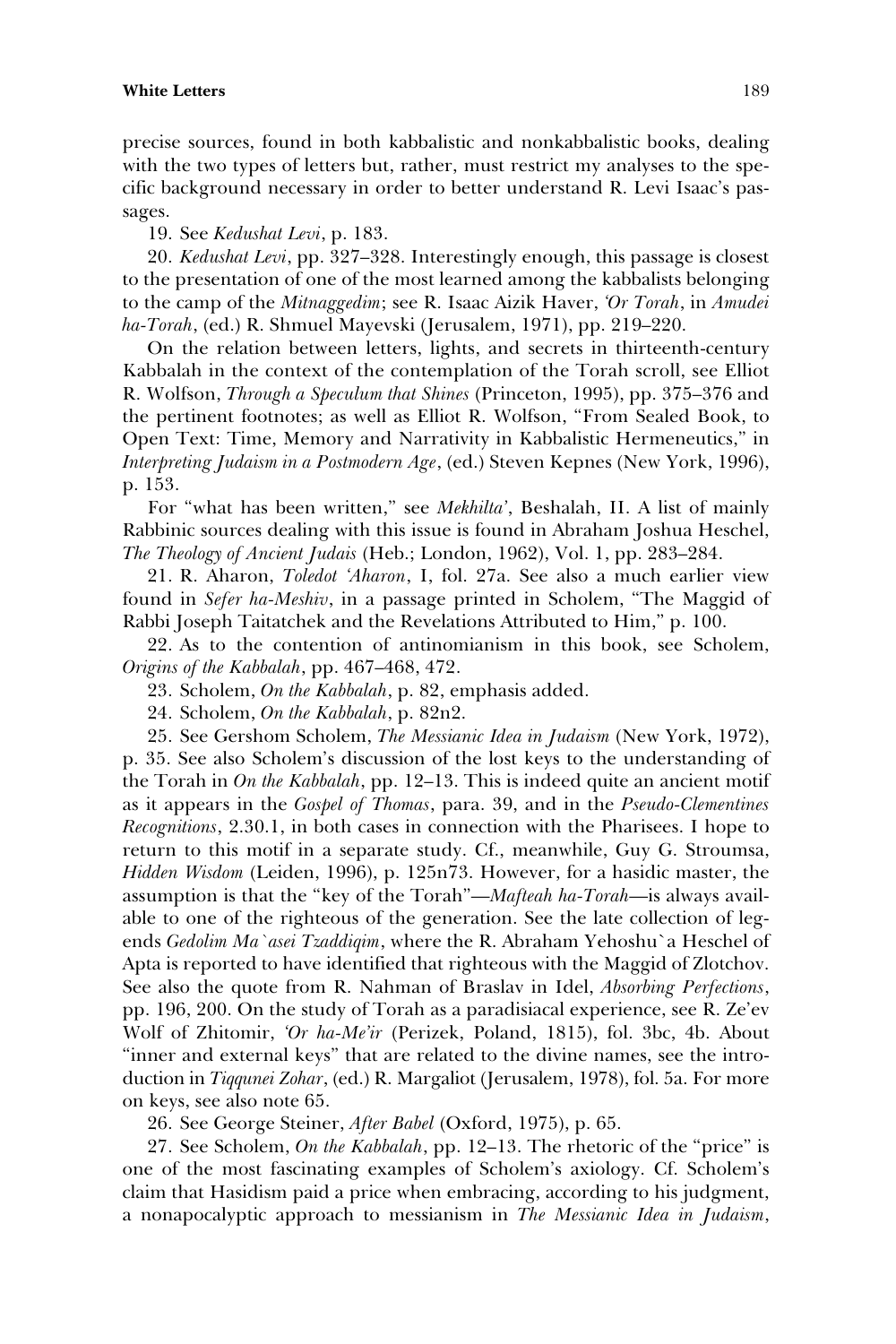p. 35. See a critique of this approach in M. Idel, *Messianic Mystics* (New Haven, 1998), pp. 276–277, 292.

28. See, e.g., *Kedushat Levi*, pp. 104–105, 145, 230. See also R. Dov Baer of Mezeritch, *'Or Torah*, pp. 8, 47.

29. *Kedushat Levi*, p. 350.

30. See, e.g., R. Dov Baer of Medzerich, *'Or Torah*, pp. 47–48; and Idel, *Hasidism*, pp. 117–120.

31. See Idel, *Messianic Mystics*, pp. 229–234.

32. Scholem, *On the Kabbalah*, p. 12.

33. See Rachel Elior, *The Theory of Divinity in HaBaD Hasidism* (Heb.; Jerusalem, 1982), p. 34n44; and Arthur Green, *Devotion and Commandment* (Cincinnati, 1989), pp. 62–64.

34. R. Aharon, *Toledot 'Aharon*, I, fol. 27cd; see also II, fol. 1a. On the Hasidic concept of the primordiality of the intellect, see the important contribution by Gershom Scholem, *Devarim be-Go* (Heb.; Tel Aviv, 1976), pp. 351–360. As in some of the sources quoted by Scholem in this book, the "primordial intellect" is identified with the *sefirah Hokhmah* and the primordial Torah. See, e.g., R. Aharon, *Toledot 'Aharon*, I, fols. 27a, 27cd. On the theories of combinations of letters and the emergence of the canonical text, see Idel, *Absorbing Perfections*, pp. 352–389.

35. R. Aharon, *Toledot 'Aharon*, I, fol. 27d.

36. R. Aharon, *Toledot 'Aharon*, I, fol. 18c. Two different issues that can be described as indeterminate can be discerned here: the whiteness and the possibility to combine letters. However, this is not a simple invitation to create new meanings by interpretation but, rather, to create a certain combination that already exists in order to obtain a practical, namely, a magical, result. See also note 34 above.

37. *Kedushat Levi*, p. 145. For other examples dealing with R. Levi Isaac's claim that the mystic is capable of contemplating divinity, see Idel, *Hasidism*, pp. 118–120.

38. Cf. Scholem, *On the Kabbalah*, pp. 12–13.

39. See Idel, *Absorbing Perfections*, p. 58.

40. *Kedushat Levi*, p. 345.

41. See M. Idel, "*Deus sive Natura*, the Metamorphosis of a Dictum from Maimonides to Spinoza," in *Maimonides and the Sciences*, (eds.) S. Cohen and H. Levine (Dordrecht, 2000), pp. 87–110.

42. *Kedushat Levi*, p. 344. See also *Kedushat Levi*, p. 346, where he mentions in this context his teacher, R. Dov Baer of Medziretch. For another interesting example of the concept of the descent of the influx by means of letters, see the quote adduced from R. Hayyim Tirer of Chernovitz, in Idel, *Absorbing Perfections*, p. 133. The concept surfaces much earlier as we find a similar stand in R. Nathan Neta` Shapira of Krakow, *Megalleh `Amuqot* (Jerusalem, 1981), fol. 12d, no. 50 (quoted also in the early-eighteenth-century R. Elijah ha-Kohen Ithamari, *Midrash Talpiyyot*, fol. 18d), and fol. 18b, no. 69.

43. *Kedushat Levi*, p. 348. See also the view in R. Aharon, *Toledot 'Aharon*, I, fol. 5c.

44. *Kedushat Levi*, p. 348.

45. See Idel, *Hasidism*, pp. 111–145, especially pp. 117–121, where the views of R. Levi Isaac reflecting this model are analyzed.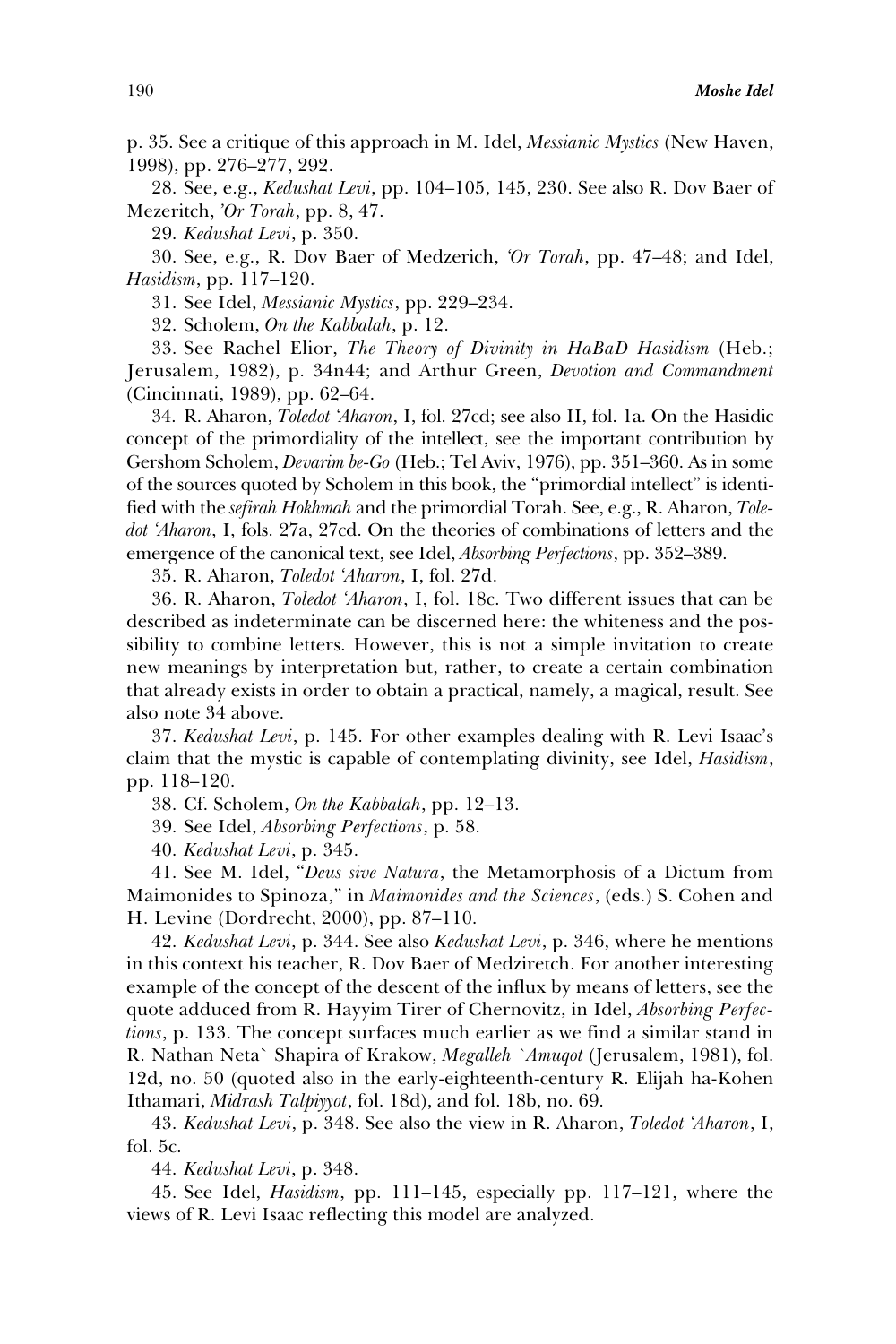46. *Kedushat Levi*, p. 176; for another translation of this passage, see Gershom Scholem, *Major Trends in Jewish Mysticism* (New York, 1969), p. 5. Contemplation of the *'Ayin* is a leitmotif of R. Levi Isaac of Berditchev's mysticism. For the history of this concept in Jewish mysticism, see Daniel Matt, "*Ayin*: The Concept of Nothingness in Jewish Mysticism," in *The Problem of Pure Consciousness, Mysticism and Philosophy*, (ed.) Robert K. C. Forman (New York, 1990), pp. 121–159.

47. R. Aharon, *Toledot 'Aharon*, I, fol. 6bc. See also R. Aharon, *Toledot 'Aharon*, II, fol. 30a, where the luminosity is related explicitly to *'Ein Sof* and the Torah as written on a white fire. See also Idel, *Hasidism*, p. 160, especially for more on Cordovero's view of *Kavvanah*.

48. R. Aharon, *Toledot 'Aharon*, I, fol. 40ab. The presence of divine light within the letters of the Torah or prayer is a recurrent theme in hasidic literature since its inception. For more on this issue, see M. Idel, "From the 'Hidden Light' to the 'Light within the Torah': A Chapter in the Phenomenology of Jewish Mysticism" (Heb.), *On Light, Migvvan De`ot be-Yisrael*, Vol. 11 (2002), pp. 46–60.

49. R. Aharon, *Toledot 'Aharon*, II, fol. 47d. On the theme of bringing down the influx by an intense and enthusiastic study, see more sources translated and analyzed in Idel, *Hasidism*, pp. 182–185.

50. R. Aharon, *Toledot 'Aharon*, II, fol. 1a.

51. R. Aharon, *Toledot 'Aharon*, II, fol. 1a; see also II, fols. 36a–d.

52. R. Aharon, *Toledot 'Aharon*, I, fol. 27c.

53. See M. Idel, "Une figure d'homme au-dessus des sefirot (A propos de la doctrine des "eclats" de R. David ben Yehouda he-Hassid et ses developpments)," trans. Charles Mopsik, *Pardes*, Vol. 8 (1988), pp. 131–150; and M. Idel, "Kabbalistic Material from R. David ben Yehudah he-Hasid's School" (Heb.), *Jerusalem Studies in Jewish Thought*, Vol. 2 (1983), pp. 169–207.

54. See, e.g., R. Aharon, *Toledot 'Aharon*, I, fol. 21cd.

55. See Martin Buber, *The Origin and Meaning of Hasidism*, trans. Maurice Friedman (Atlantic Highlands, N.J., 1988), p. 124.

56. See Idel, *Absorbing Perfections*, pp. 184–185.

57. Jacques Derrida, *Dissemination*, trans. Barbara Johnson (Chicago, 1981), pp. 344–345.

58. Derrida, *Dissemination*, pp. 344–345. For more on Abulafia and Derrida, see M. Idel, "Jacques Derrida et les sources kabbalistiques," in *Judéités: Questions pour Jacques Derrida*, ed. J. Cohen and R. Zagura-Orly (Paris, 2003), pp. 133–156.

59. Idel, *Absorbing Perfections*, pp. 20, 80–110.

60. Umberto Eco, *Semiotics and the Philosophy of Language* (Bloomington, 1984), pp. 155–157.

61. Umberto Eco, *Foucault's Pendulum*, trans. W. Weaver (San Diego, 1989), pp. 564–567.

62. Steiner, *After Babel*, p. 297. This view is hasidic too, but it is not related to R. Levi Isaac, and Steiner's understanding of his source deserves a separate discussion. See also Steiner, *After Babel*, p. 474.

63. Steiner, *After Babel*, p. 474; see also p. 65. On the possible rebellion of words, see also Gershom Scholem's letter to Franz Rosenzweig on the Hebrew